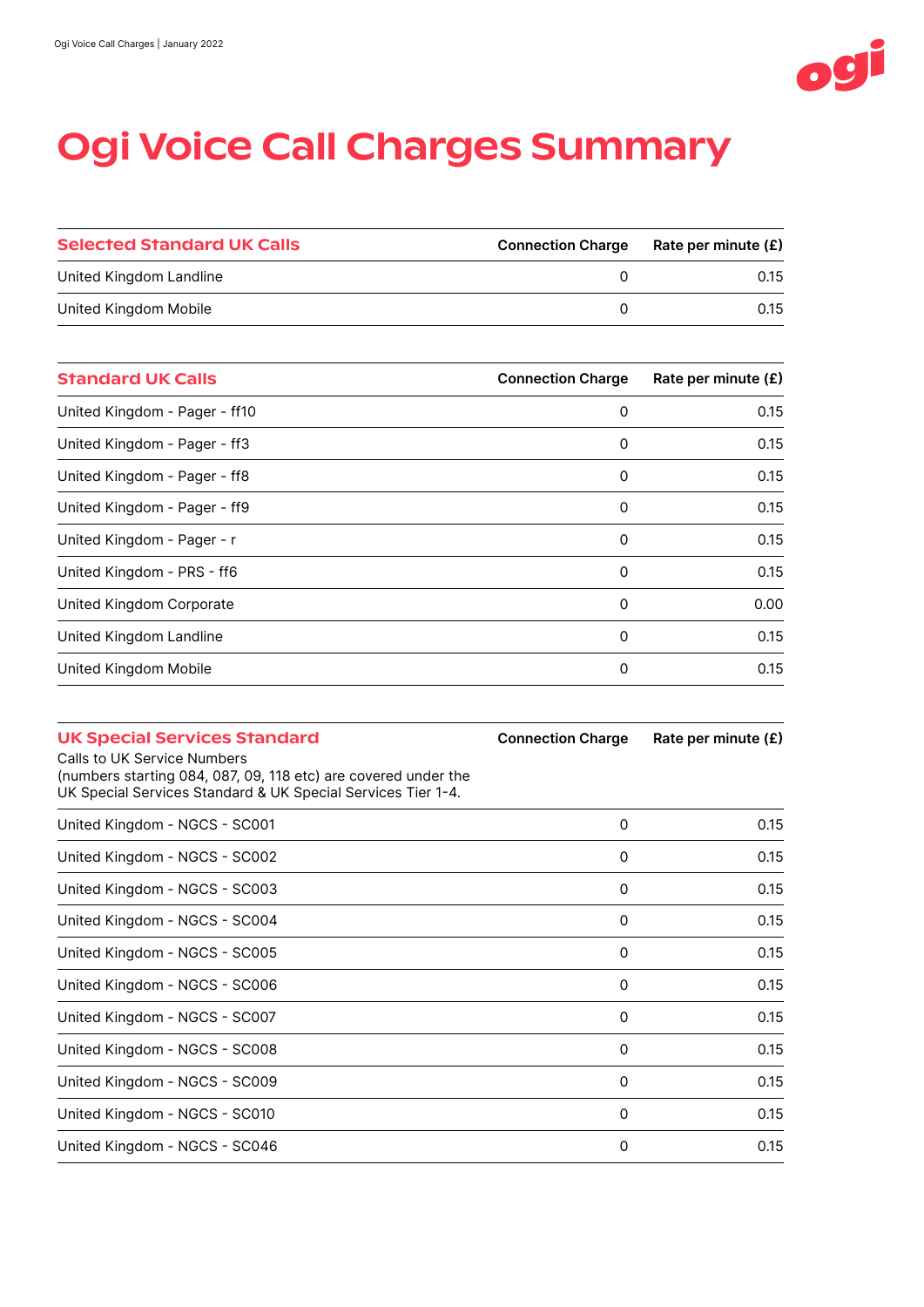

| <b>UK Special Services Tier 1</b> | <b>Connection Charge</b> | Rate per minute $(E)$ |
|-----------------------------------|--------------------------|-----------------------|
| United Kingdom - NGCS - SC011     | 0                        | 0.30                  |
| United Kingdom - NGCS - SC012     | 0                        | 0.30                  |
| United Kingdom - NGCS - SC013     | 0                        | 0.30                  |
| United Kingdom - NGCS - SC014     | 0                        | 0.30                  |
| United Kingdom - NGCS - SC015     | 0                        | 0.30                  |
| United Kingdom - NGCS - SC047     | 0                        | 0.30                  |
| United Kingdom - NGCS - SC074     | 0                        | 0.30                  |
| United Kingdom - NGCS - SC075     | 0                        | 0.30                  |
| United Kingdom - NGCS - SC092     | 0                        | 0.30                  |
| United Kingdom - NGCS - SC093     | 0                        | 0.30                  |

| <b>UK Special Services Tier 2</b> | <b>Connection Charge</b> | Rate per minute $(E)$ |
|-----------------------------------|--------------------------|-----------------------|
| United Kingdom - NGCS - SC016     | 0                        | 0.50                  |
| United Kingdom - NGCS - SC017     | 0                        | 0.50                  |
| United Kingdom - NGCS - SC018     | 0                        | 0.50                  |
| United Kingdom - NGCS - SC048     | 0                        | 0.50                  |
| United Kingdom - NGCS - SC049     | 0                        | 0.50                  |
| United Kingdom - NGCS - SC050     | 0                        | 0.50                  |
| United Kingdom - NGCS - SC081     | 0                        | 0.50                  |
| United Kingdom - NGCS - SC082     | 0                        | 0.50                  |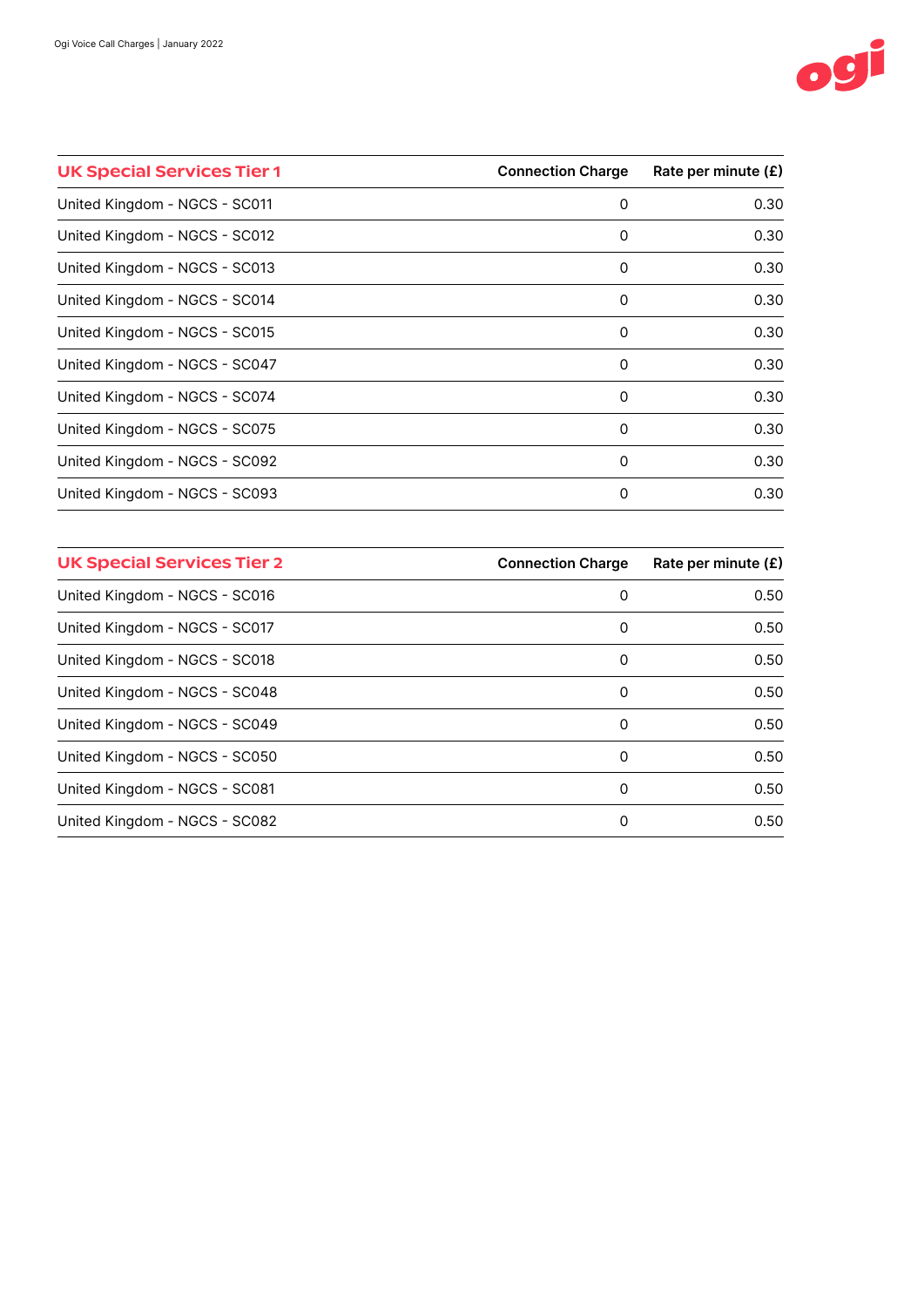

| <b>UK Special Services Tier 3</b> | <b>Connection Charge</b> | Rate per minute (£) |
|-----------------------------------|--------------------------|---------------------|
| United Kingdom - NGCS - SC019     | 0                        | 1.00                |
| United Kingdom - NGCS - SC020     | 0                        | 1.00                |
| United Kingdom - NGCS - SC021     | 0                        | 1.00                |
| United Kingdom - NGCS - SC022     | 0                        | 1.00                |
| United Kingdom - NGCS - SC023     | 0                        | 1.00                |
| United Kingdom - NGCS - SC024     | 0                        | 1.00                |
| United Kingdom - NGCS - SC025     | 0                        | 1.00                |
| United Kingdom - NGCS - SC026     | 0                        | 1.00                |
| United Kingdom - NGCS - SC027     | 0                        | 1.00                |
| United Kingdom - NGCS - SC028     | $\Omega$                 | 1.00                |
| United Kingdom - NGCS - SC051     | 0                        | 1.00                |
| United Kingdom - NGCS - SC052     | $\Omega$                 | 1.00                |
| United Kingdom - NGCS - SC053     | 0                        | 1.00                |
| United Kingdom - NGCS - SC054     | 0                        | 1.00                |

| <b>UK Special Services Tier 4</b> | <b>Connection Charge</b> | Rate per minute (£) |
|-----------------------------------|--------------------------|---------------------|
| United Kingdom - NGCS - SC029     | 0                        | 5.00                |
| United Kingdom - NGCS - SC030     | 0                        | 5.00                |
| United Kingdom - NGCS - SC031     | 0                        | 5.00                |
| United Kingdom - NGCS - SC032     | 0                        | 5.00                |
| United Kingdom - NGCS - SC033     | $\mathbf 0$              | 5.00                |
| United Kingdom - NGCS - SC034     | 0                        | 5.00                |
| United Kingdom - NGCS - SC035     | 0                        | 5.00                |
| United Kingdom - NGCS - SC036     | 0                        | 5.00                |
| United Kingdom - NGCS - SC037     | 0                        | 5.00                |
| United Kingdom - NGCS - SC038     | 0                        | 5.00                |
| United Kingdom - NGCS - SC039     | 0                        | 5.00                |
| United Kingdom - NGCS - SC040     | 0                        | 5.00                |
| United Kingdom - NGCS - SC041     | 0                        | 5.00                |
| United Kingdom - NGCS - SC042     | 0                        | 5.00                |
| United Kingdom - NGCS - SC043     | 0                        | 5.00                |
| United Kingdom - NGCS - SC044     | 0                        | 5.00                |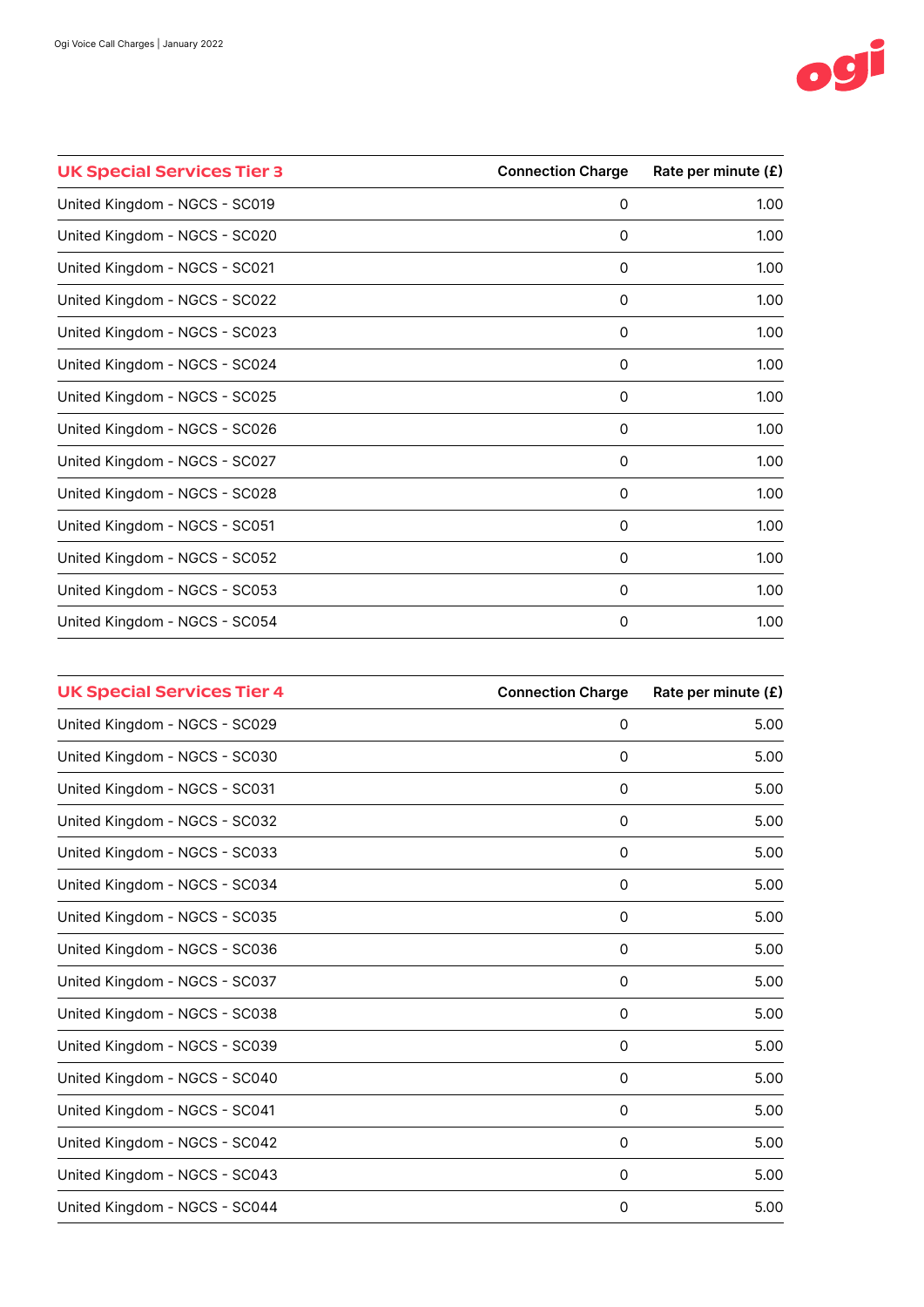

| United Kingdom - NGCS - SC045 | 0 | 5.00 |
|-------------------------------|---|------|
| United Kingdom - NGCS - SC055 | 0 | 5.00 |
| United Kingdom - NGCS - SC056 | 0 | 5.00 |
| United Kingdom - NGCS - SC057 | 0 | 5.00 |
| United Kingdom - NGCS - SC058 | 0 | 5.00 |
| United Kingdom - NGCS - SC059 | 0 | 5.00 |
| United Kingdom - NGCS - SC060 | 0 | 5.00 |
| United Kingdom - NGCS - SC061 | 0 | 5.00 |
| United Kingdom - NGCS - SC062 | 0 | 5.00 |
| United Kingdom - NGCS - SC063 | 0 | 5.00 |
| United Kingdom - NGCS - SC064 | 0 | 5.00 |
| United Kingdom - NGCS - SC065 | 0 | 5.00 |
| United Kingdom - NGCS - SC066 | 0 | 5.00 |
| United Kingdom - NGCS - SC067 | 0 | 5.00 |
| United Kingdom - NGCS - SC073 | 0 | 5.00 |
| United Kingdom - NGCS - SC076 | 0 | 5.00 |
| United Kingdom - NGCS - SC077 | 0 | 5.00 |
| United Kingdom - NGCS - SC078 | 0 | 5.00 |
| United Kingdom - NGCS - SC079 | 0 | 5.00 |
| United Kingdom - NGCS - SC083 | 0 | 5.00 |
| United Kingdom - NGCS - SC084 | 0 | 5.00 |
| United Kingdom - NGCS - SC085 | 0 | 5.00 |
| United Kingdom - NGCS - SC086 | 0 | 5.00 |
| United Kingdom - NGCS - SC094 | 0 | 5.00 |
| United Kingdom - NGCS - SC095 | 0 | 5.00 |
| United Kingdom - NGCS - SC096 | 0 | 5.00 |
| United Kingdom - NGCS - SC097 | 0 | 5.00 |
| United Kingdom - NGCS - SC098 | 0 | 5.00 |
| United Kingdom - NGCS - SC099 | 0 | 5.00 |
| United Kingdom - NGCS - SC100 | 0 | 5.00 |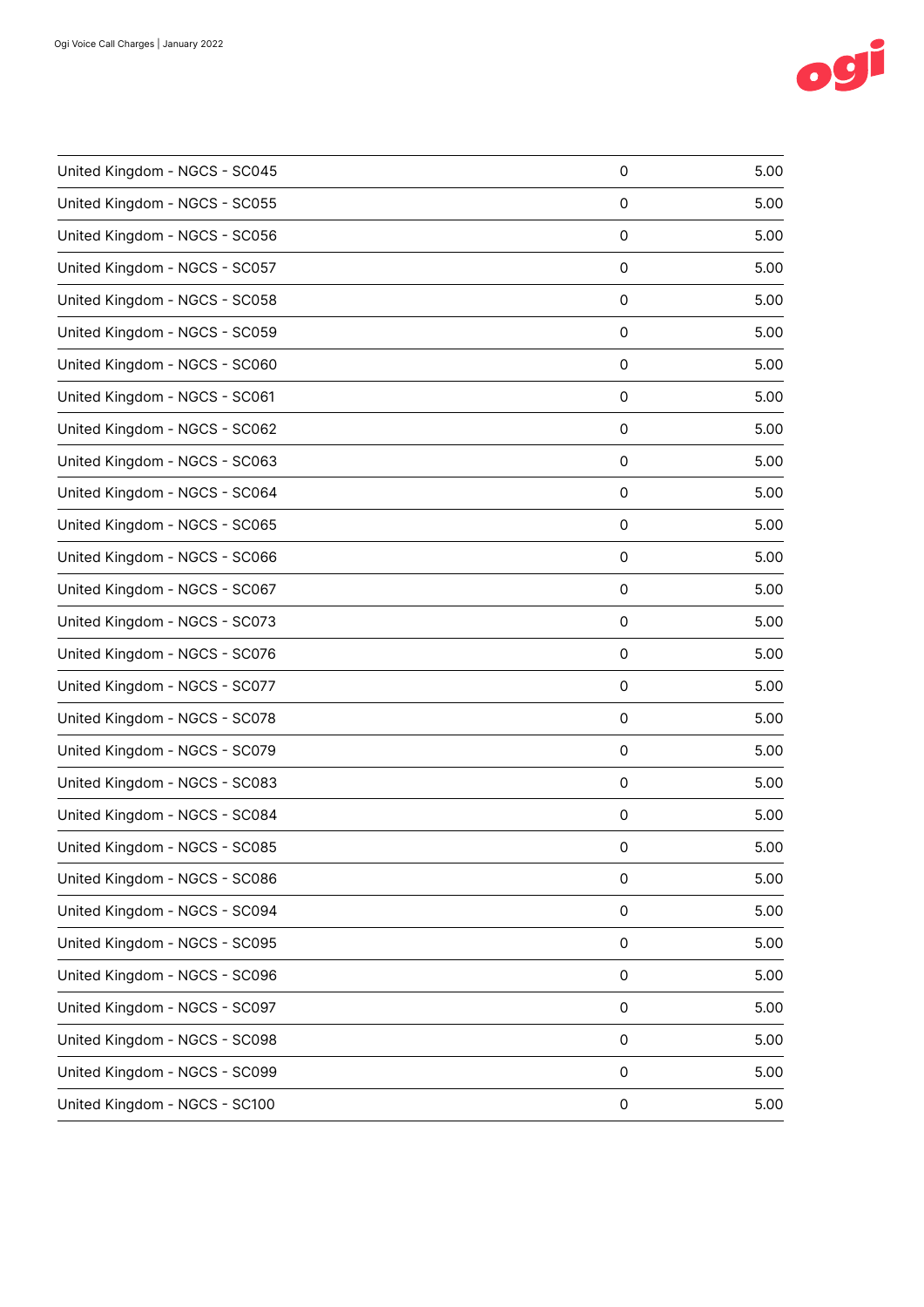

| <b>UK Mobile Premium</b>               | <b>Connection Charge</b> | Rate per minute $(E)$ |
|----------------------------------------|--------------------------|-----------------------|
| United Kingdom - Mobile - Virtual fw1  | 0                        | 0.20                  |
| United Kingdom - Mobile - Virtual fw4  | 0                        | 0.10                  |
| United Kingdom - Mobile - Virtual fw5  | 0                        | 0.30                  |
| United Kingdom - Mobile - Virtual fw9  | 0                        | 0.15                  |
| United Kingdom - PNS - pn1             | 0                        | 0.20                  |
| United Kingdom - Special Services - g6 | 0                        | 0.20                  |

| UK Mobile Premium 1                   | <b>Connection Charge</b> | Rate per minute $(E)$ |
|---------------------------------------|--------------------------|-----------------------|
| United Kingdom - Mobile - Virtual fw8 | 0                        | 0.50                  |
| United Kingdom - PNS - e              | 0                        | 0.50                  |
| United Kingdom - PNS - f              | 0                        | 0.50                  |
| United Kingdom Mobile 1               | 0                        | 0.50                  |

| UK Mobile Premium 2                       | <b>Connection Charge</b> | Rate per minute (£) |
|-------------------------------------------|--------------------------|---------------------|
| United Kingdom - Premium/Specialist Other |                          | 5.00                |
|                                           |                          |                     |

| <b>International Standard</b> | <b>Connection Charge</b> | Rate per minute (£) |
|-------------------------------|--------------------------|---------------------|
| Abkhazia Landline             | $\mathbf 0$              | 0.55                |
| Abkhazia Mobile               | 0                        | 0.55                |
| Afghanistan Landline          | $\mathbf 0$              | 0.40                |
| Afghanistan Mobile            | 0                        | 0.40                |
| Albania Landline              | 0                        | 0.40                |
| Albania Mobile                | 0                        | 0.75                |
| Algeria Landline              | $\mathbf 0$              | 0.15                |
| Algeria Mobile                | 0                        | 1.60                |
| American Samoa Landline       | 0                        | 0.85                |
| American Samoa Mobile         | $\mathbf 0$              | 0.85                |
| Andorra Landline              | 0                        | 0.15                |
| Andorra Mobile                | 0                        | 0.40                |
| Angola Landline               | $\mathbf 0$              | 0.15                |
| Angola Mobile                 | 0                        | 0.30                |
| Anguilla Landline             | 0                        | 0.35                |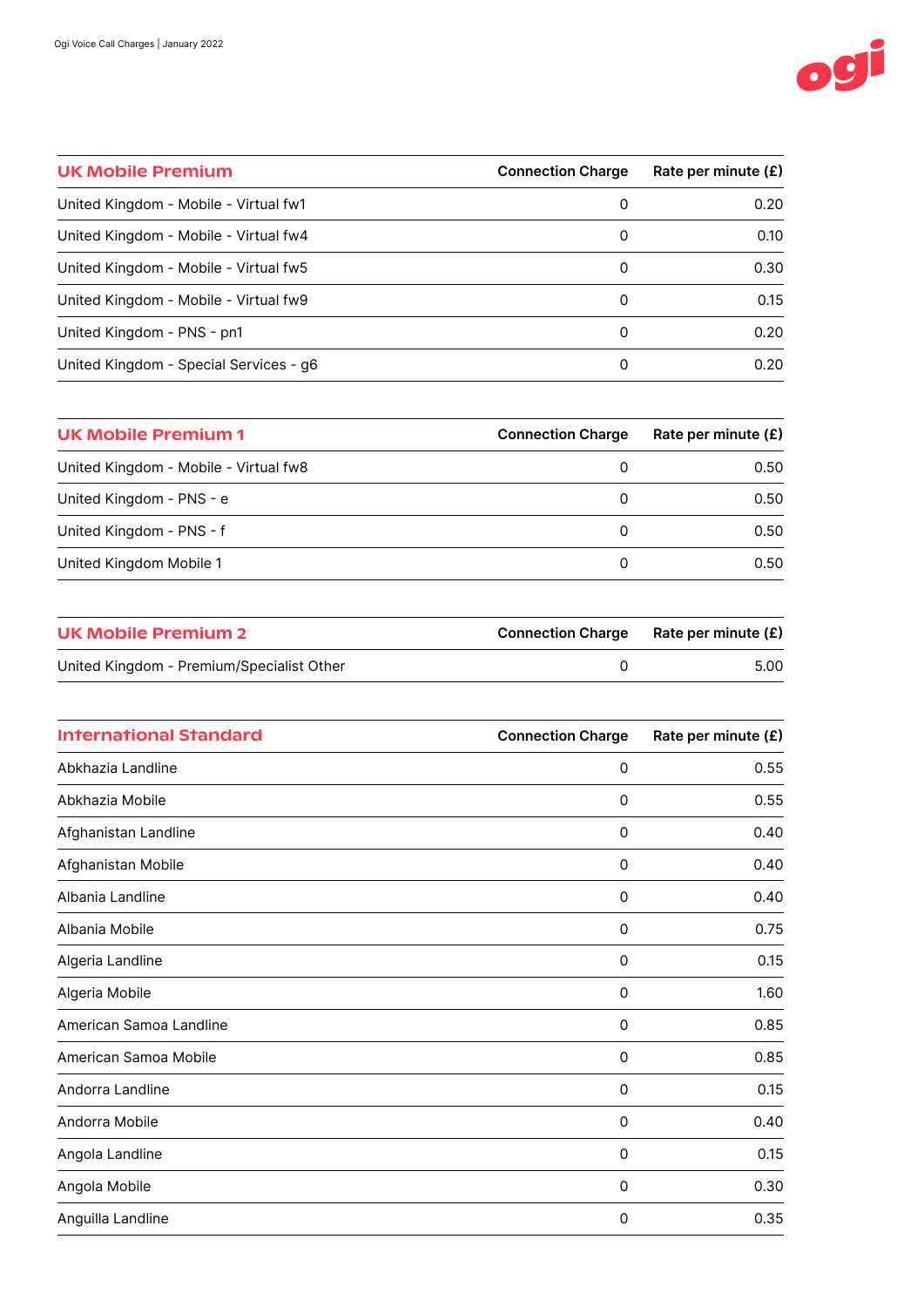

| Anguilla Mobile                        | $\mathsf{O}\xspace$ | 0.45 |
|----------------------------------------|---------------------|------|
| Antigua and Barbuda Landline           | $\mathbf 0$         | 0.55 |
| Antigua and Barbuda Mobile             | $\mathsf{O}\xspace$ | 0.55 |
| Argentina Landline                     | $\mathsf{O}\xspace$ | 0.15 |
| Argentina Mobile                       | $\mathbf 0$         | 0.30 |
| Armenia Landline                       | 0                   | 0.30 |
| Armenia Landline - Kababakh            | $\mathsf{O}\xspace$ | 0.20 |
| Armenia Mobile                         | $\mathsf{O}\xspace$ | 0.40 |
| Armenia Mobile - Kababakh              | $\mathsf{O}\xspace$ | 0.25 |
| Aruba Landline                         | 0                   | 0.45 |
| Aruba Mobile                           | $\mathbf 0$         | 0.45 |
| Australia Landline                     | $\mathsf{O}\xspace$ | 0.15 |
| Australia Mobile                       | $\mathbf 0$         | 0.15 |
| Austria Landline                       | 0                   | 0.25 |
| Austria Mobile                         | $\mathsf{O}\xspace$ | 0.50 |
| <b>Austria Special Services</b>        | $\mathsf{O}\xspace$ | 0.60 |
| Azerbaijan Landline                    | 0                   | 0.40 |
| Azerbaijan Mobile                      | $\mathsf{O}\xspace$ | 0.60 |
| <b>Bahamas Landline</b>                | $\mathsf{O}\xspace$ | 0.55 |
| <b>Bahamas Mobile</b>                  | $\mathsf{O}\xspace$ | 0.55 |
| Bahrain Landline                       | 0                   | 0.25 |
| <b>Bahrain Mobile</b>                  | 0                   | 0.25 |
| Bangladesh Landline                    | $\mathsf{O}\xspace$ | 0.15 |
| Bangladesh Mobile                      | $\mathsf{O}\xspace$ | 0.15 |
| <b>Barbados Landline</b>               | $\mathsf{O}\xspace$ | 0.40 |
| <b>Barbados Mobile</b>                 | $\mathsf{O}\xspace$ | 0.45 |
| <b>Belarus Landline</b>                | $\mathsf{O}\xspace$ | 0.70 |
| <b>Belarus Mobile</b>                  | $\mathsf{O}\xspace$ | 0.70 |
| Belgium Landline                       | $\mathsf{O}\xspace$ | 0.75 |
| Belgium Mobile                         | $\mathsf{O}\xspace$ | 0.80 |
| Belgium Mobile - Proximus              | $\mathsf{O}\xspace$ | 0.20 |
| <b>Belgium Universal Access Number</b> | $\mathsf{O}\xspace$ | 0.40 |
| <b>Belize Landline</b>                 | 0                   | 0.50 |
| <b>Belize Mobile</b>                   | $\mathsf{O}\xspace$ | 0.50 |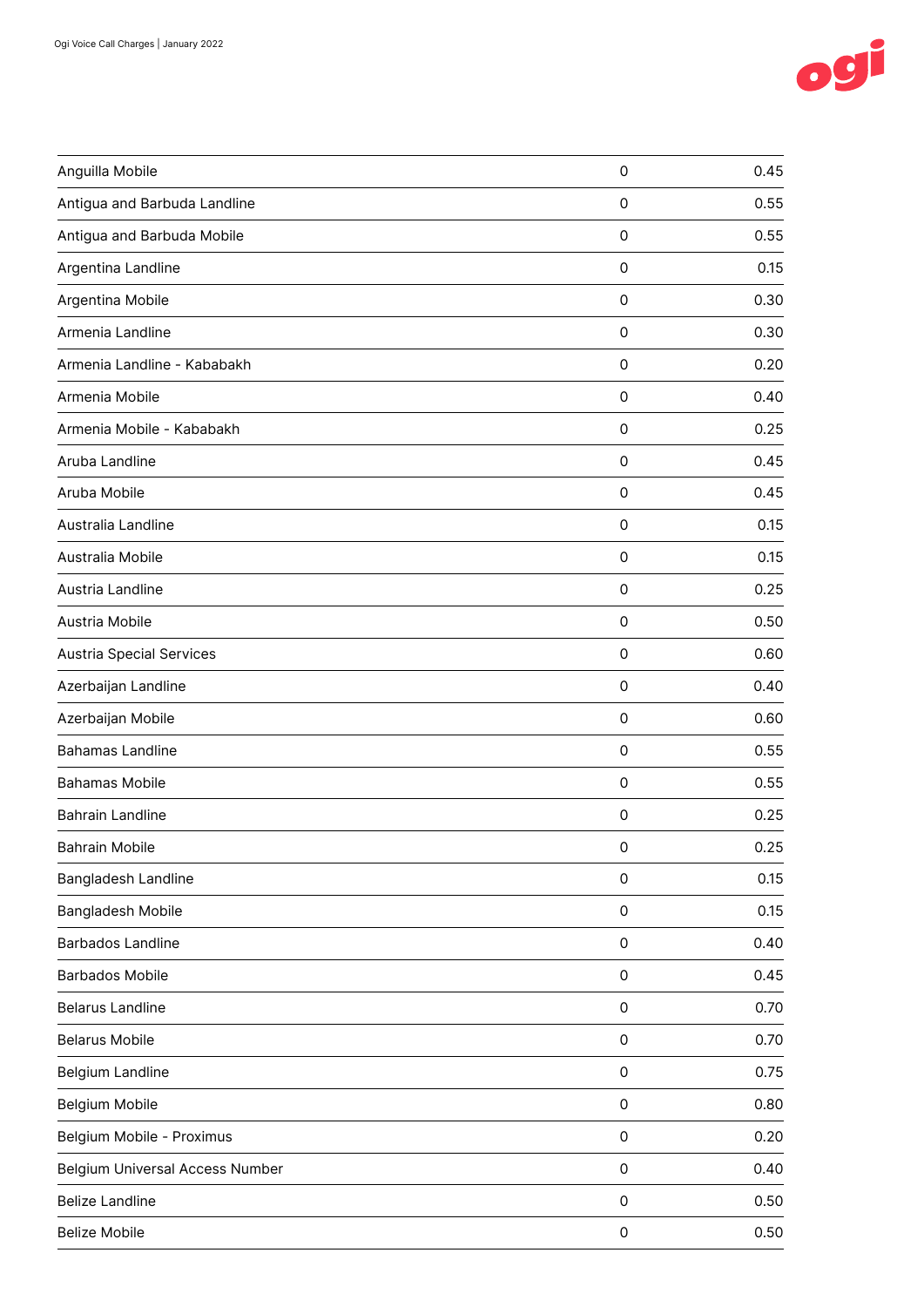

| <b>Benin Landline</b>                  | $\mathsf{O}\xspace$ | 0.55 |
|----------------------------------------|---------------------|------|
| Benin Mobile                           | 0                   | 0.60 |
| Bermuda Landline                       | 0                   | 0.15 |
| Bermuda Mobile                         | $\mathsf{O}\xspace$ | 0.15 |
| <b>Bhutan Landline</b>                 | 0                   | 0.15 |
| <b>Bhutan Mobile</b>                   | 0                   | 0.15 |
| Bolivia Cochabam - Rural               | 0                   | 0.20 |
| <b>Bolivia Landline</b>                | $\mathsf{O}\xspace$ | 0.40 |
| Bosnia and Herzegovina Landline        | $\mathbf 0$         | 0.40 |
| Bosnia and Herzegovina Mobile          | 0                   | 0.85 |
| <b>Botswana Landline</b>               | 0                   | 0.40 |
| Botswana Mobile                        | $\mathsf{O}\xspace$ | 0.45 |
| <b>Brazil Landline</b>                 | 0                   | 0.15 |
| <b>Brazil Mobile</b>                   | 0                   | 0.15 |
| British Virgin Islands Landline        | $\mathbf 0$         | 0.40 |
| British Virgin Islands Mobile          | $\mathsf{O}\xspace$ | 0.45 |
| Brunei Darussalam Landline             | 0                   | 0.15 |
| Brunei Darussalam Mobile               | 0                   | 0.15 |
| <b>Bulgaria Landline</b>               | $\mathsf{O}\xspace$ | 0.20 |
| <b>Bulgaria Mobile</b>                 | $\mathbf 0$         | 0.75 |
| <b>Burkina Faso Landline</b>           | 0                   | 0.90 |
| Burkina Faso Mobile                    | 0                   | 0.90 |
| Burundi Landline                       | $\mathsf{O}\xspace$ | 1.20 |
| Burundi Mobile                         | 0                   | 1.20 |
| Cambodia Landline                      | 0                   | 0.15 |
| Cambodia Mobile                        | 0                   | 0.15 |
| Cameroon Landline                      | 0                   | 0.25 |
| Cameroon Mobile                        | 0                   | 0.70 |
| Canada 250 British Columbia            | 0                   | 0.15 |
| Canada 867 YUnited Kingdomon Territory | 0                   | 0.15 |
| Canada Landline                        | 0                   | 0.15 |
| Canada Landline - Non Geo              | $\mathsf{O}\xspace$ | 0.25 |
| Cape Verde Landline                    | 0                   | 0.25 |
| Cape Verde Mobile                      | 0                   | 0.60 |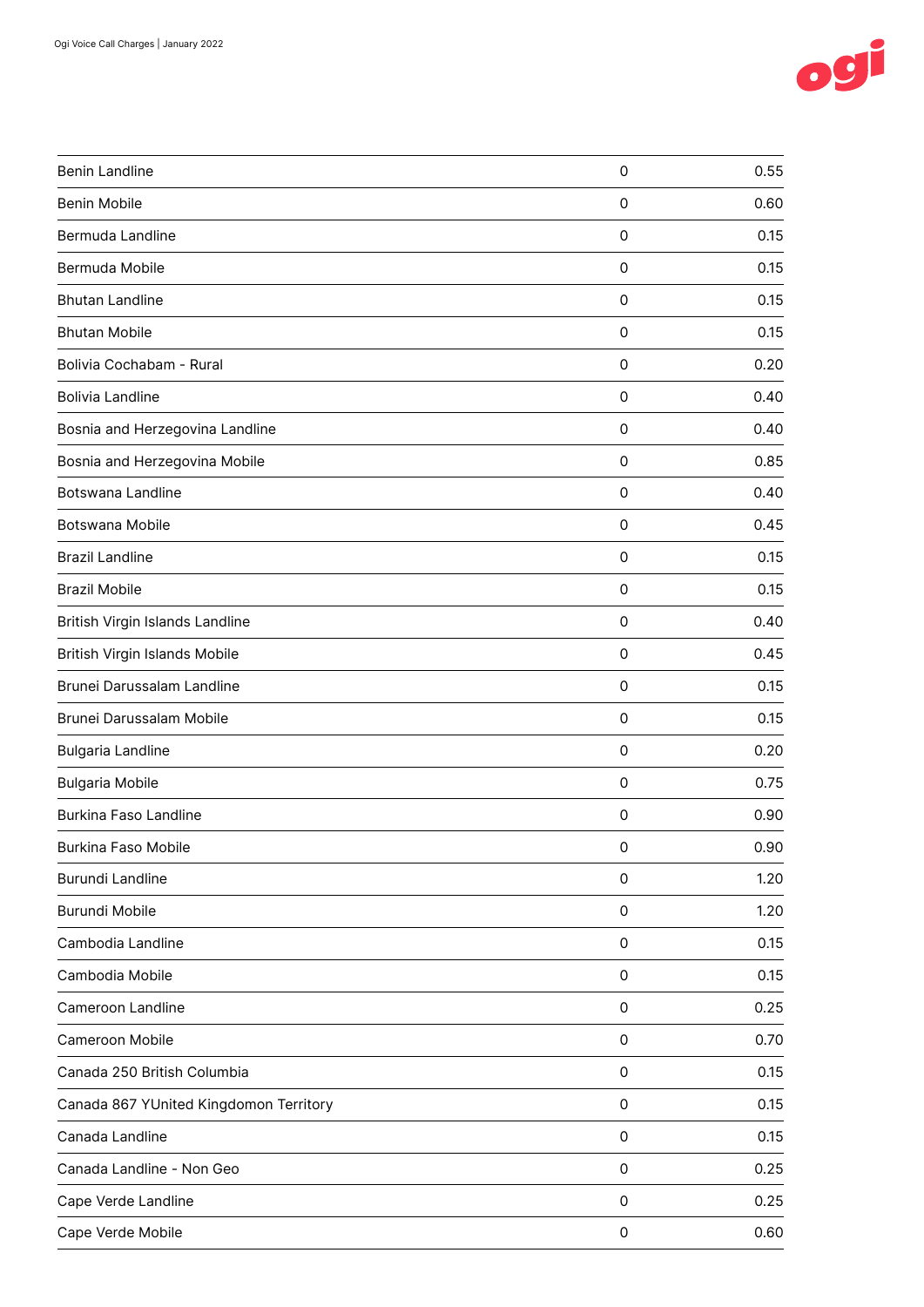

| Cayman Islands Mobile<br>Central African Republic Landline<br>Central African Republic Mobile<br>Central African Republic Mobile Nati<br>Central African Republic Mobile Orange<br><b>Chad Landline</b> | 0<br>0<br>$\mathsf{O}\xspace$<br>0<br>0<br>0<br>$\mathsf{O}\xspace$<br>0<br>0<br>$\mathsf{O}\xspace$ | 0.40<br>0.75<br>1.20<br>0.65<br>0.65<br>1.50<br>1.10<br>0.15<br>1.30 |
|---------------------------------------------------------------------------------------------------------------------------------------------------------------------------------------------------------|------------------------------------------------------------------------------------------------------|----------------------------------------------------------------------|
|                                                                                                                                                                                                         |                                                                                                      |                                                                      |
|                                                                                                                                                                                                         |                                                                                                      |                                                                      |
|                                                                                                                                                                                                         |                                                                                                      |                                                                      |
|                                                                                                                                                                                                         |                                                                                                      |                                                                      |
|                                                                                                                                                                                                         |                                                                                                      |                                                                      |
|                                                                                                                                                                                                         |                                                                                                      |                                                                      |
| Chad Mobile                                                                                                                                                                                             |                                                                                                      |                                                                      |
| Chile Landline                                                                                                                                                                                          |                                                                                                      |                                                                      |
| Chile Landline - Easter Island                                                                                                                                                                          |                                                                                                      |                                                                      |
| Chile Landline - Rural                                                                                                                                                                                  |                                                                                                      | 1.80                                                                 |
| Chile Mobile                                                                                                                                                                                            | 0                                                                                                    | 0.15                                                                 |
| China Landline                                                                                                                                                                                          | 0                                                                                                    | 0.60                                                                 |
| China Mobile                                                                                                                                                                                            | 0                                                                                                    | 0.60                                                                 |
| Colombia Landline                                                                                                                                                                                       | $\mathsf{O}\xspace$                                                                                  | 0.15                                                                 |
| Colombia Mobile                                                                                                                                                                                         | 0                                                                                                    | 0.15                                                                 |
| Comoros Landline                                                                                                                                                                                        | 0                                                                                                    | 1.55                                                                 |
| Comoros Mobile                                                                                                                                                                                          | 0                                                                                                    | 1.25                                                                 |
| Congo Landline                                                                                                                                                                                          | $\mathsf{O}\xspace$                                                                                  | 1.10                                                                 |
| Congo Mobile                                                                                                                                                                                            | 0                                                                                                    | 1.10                                                                 |
| Costa Rica Landline                                                                                                                                                                                     | 0                                                                                                    | 0.15                                                                 |
| Costa Rica Mobile                                                                                                                                                                                       | 0                                                                                                    | 0.15                                                                 |
| Croatia Landline                                                                                                                                                                                        | $\mathsf{O}\xspace$                                                                                  | 0.35                                                                 |
| Croatia Mobile                                                                                                                                                                                          | $\mathsf{O}\xspace$                                                                                  | 0.85                                                                 |
| Cuba Landline                                                                                                                                                                                           | $\mathsf{O}\xspace$                                                                                  | 1.50                                                                 |
| <b>Cyprus Landline</b>                                                                                                                                                                                  | $\mathsf{O}\xspace$                                                                                  | 0.15                                                                 |
| Cyprus Mobile                                                                                                                                                                                           | $\mathsf{O}\xspace$                                                                                  | 0.20                                                                 |
| Cyprus Voicemail                                                                                                                                                                                        | $\mathsf{O}\xspace$                                                                                  | 0.30                                                                 |
| Czech Republic Landline                                                                                                                                                                                 | 0                                                                                                    | 0.15                                                                 |
| Czech Republic Mobile                                                                                                                                                                                   | $\mathsf 0$                                                                                          | 0.25                                                                 |
| Default                                                                                                                                                                                                 | $\mathsf 0$                                                                                          | 0.15                                                                 |
| Democratic Republic of Timor-Leste Landline                                                                                                                                                             | $\mathsf 0$                                                                                          | 0.50                                                                 |
| Democratic Republic of Timor-Leste Mobile                                                                                                                                                               | $\mathsf{O}\xspace$                                                                                  | 0.50                                                                 |
| Denmark Landline                                                                                                                                                                                        | 0                                                                                                    | 0.15                                                                 |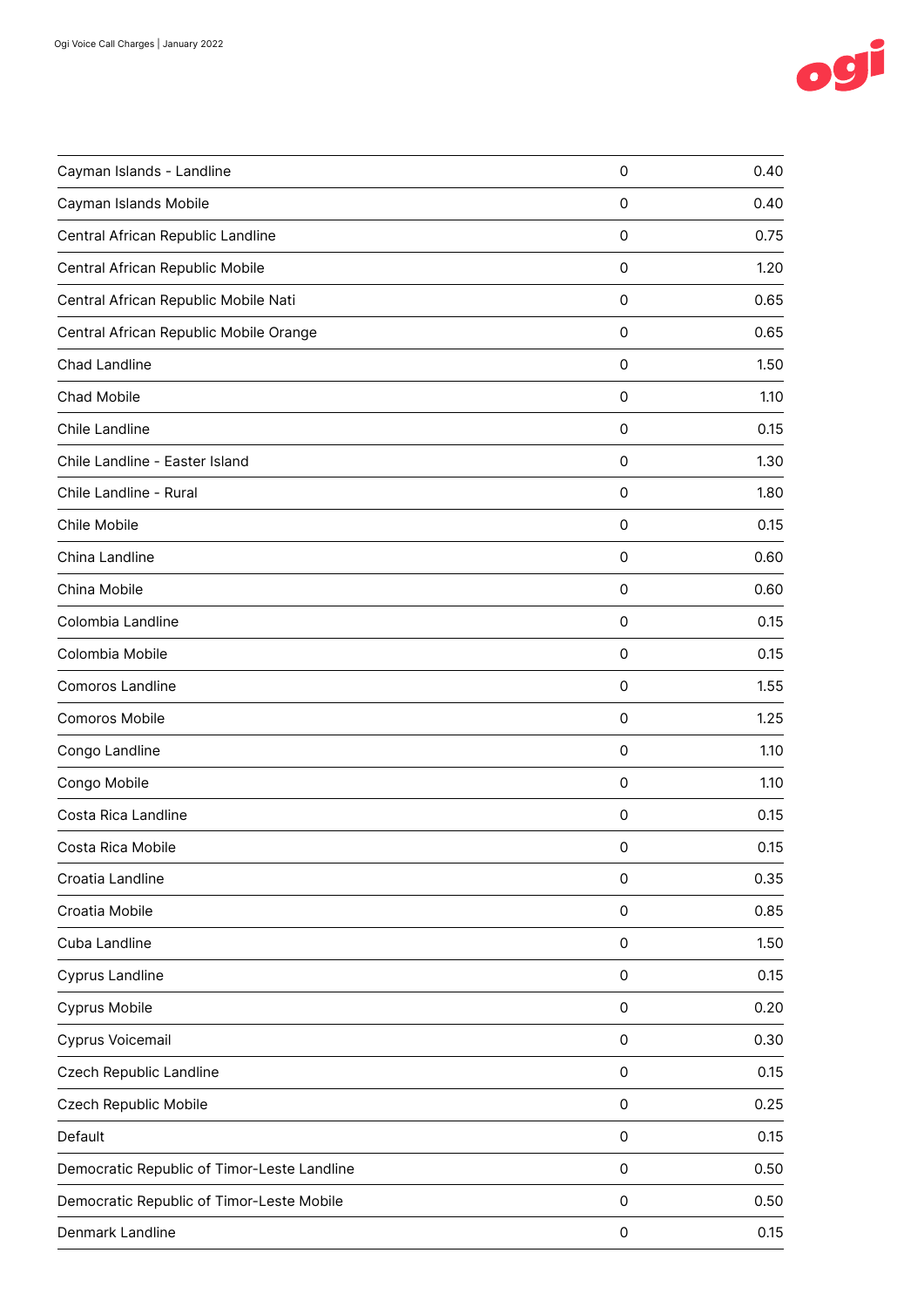

| Denmark Mobile                    | 0                   | 0.15 |
|-----------------------------------|---------------------|------|
| Djibouti Landline                 | 0                   | 0.75 |
| Dominica Landline                 | 0                   | 0.50 |
| Dominica Mobile                   | 0                   | 0.50 |
| Dominican Republic Landline       | $\mathsf{O}\xspace$ | 0.20 |
| Dominican Republic Mobile         | 0                   | 0.20 |
| DR of Congo Landline              | 0                   | 0.95 |
| DR of Congo Mobile                | 0                   | 0.95 |
| <b>Ecuador Landline</b>           | 0                   | 0.35 |
| <b>Ecuador Mobile</b>             | 0                   | 0.45 |
| Egypt Landline                    | 0                   | 0.20 |
| Egypt Mobile                      | $\mathsf{O}\xspace$ | 0.25 |
| Egypt Mobile - Etisalat           | 0                   | 0.20 |
| El Salvador Landline              | $\mathsf{O}\xspace$ | 0.20 |
| El Salvador Mobile                | 0                   | 0.30 |
| <b>Equatorial Guinea Landline</b> | $\mathsf{O}\xspace$ | 0.95 |
| <b>Equatorial Guinea Mobile</b>   | 0                   | 0.95 |
| Eritrea Landline                  | 0                   | 0.45 |
| Eritrea Mobile                    | 0                   | 0.45 |
| Estonia Landline                  | 0                   | 0.15 |
| Estonia Mobile                    | $\mathsf{O}\xspace$ | 0.75 |
| Ethiopia Landline                 | 0                   | 0.45 |
| Ethiopia Mobile                   | 0                   | 0.45 |
| Faroe Islands Landline            | 0                   | 0.15 |
| Faroe Islands Mobile              | 0                   | 0.15 |
| Fiji Landline                     | 0                   | 0.80 |
| Fiji Mobile                       | 0                   | 0.80 |
| <b>Finland Landline</b>           | 0                   | 0.70 |
| <b>Finland Mobile</b>             | $\mathsf{O}\xspace$ | 0.70 |
| France Landline                   | $\mathsf{O}\xspace$ | 0.15 |
| France Mobile                     | 0                   | 0.40 |
| France Mobile - Globalstar        | $\mathsf{O}\xspace$ | 0.80 |
| France Mobile - SFR               | 0                   | 0.15 |
| French Guiana Landline            | 0                   | 0.15 |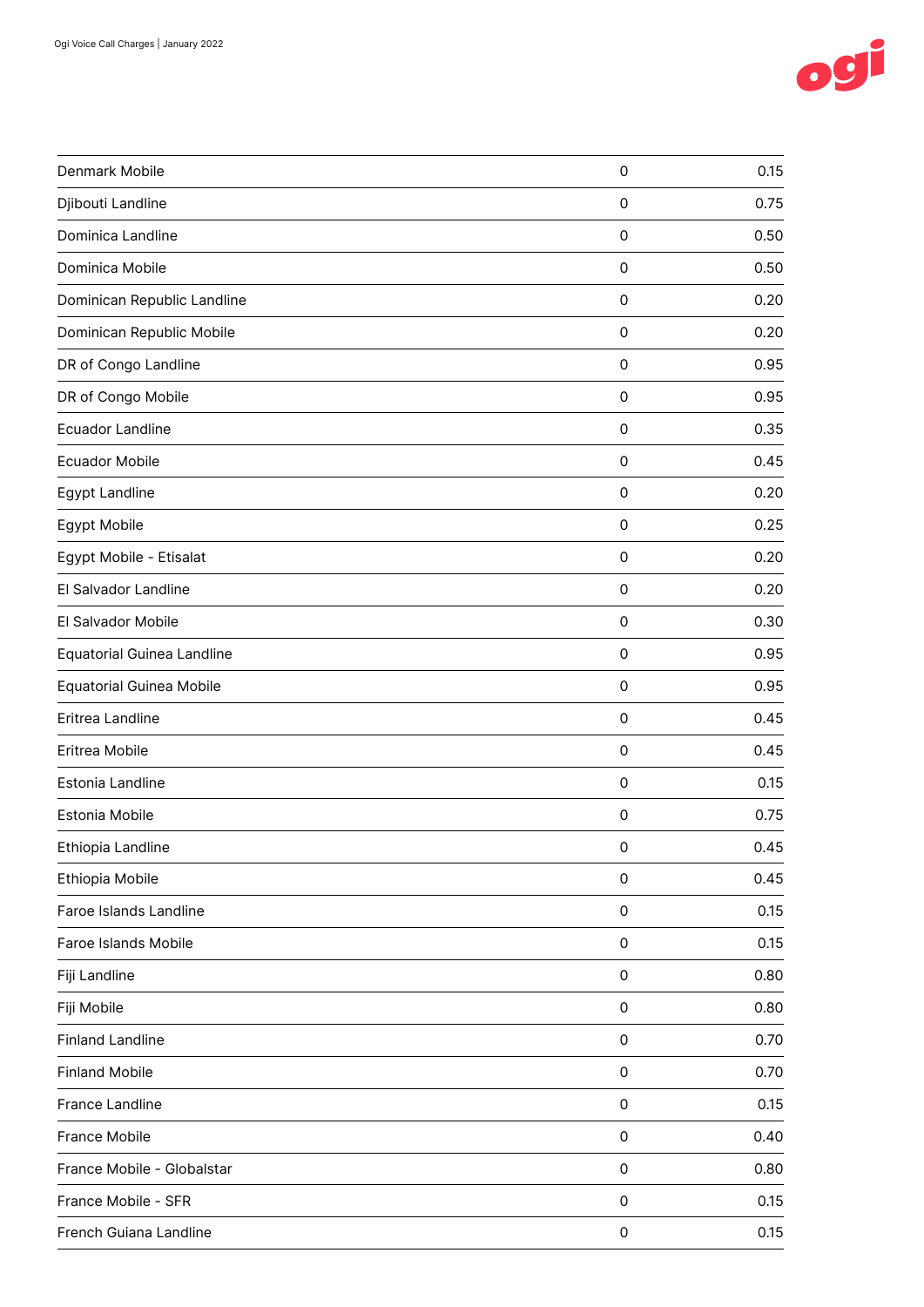

| French Guiana Mobile        | $\mathsf{O}\xspace$ | 0.60 |
|-----------------------------|---------------------|------|
| French Polynesia Landline   | $\mathbf 0$         | 0.60 |
| French Polynesia Mobile     | 0                   | 0.70 |
| Gabon Landline              | 0                   | 0.85 |
| Gabon Mobile                | $\mathsf{O}\xspace$ | 0.85 |
| Gabon Mobile - USAN         | 0                   | 1.50 |
| Gambia Landline             | 0                   | 0.80 |
| Gambia Mobile               | $\mathsf{O}\xspace$ | 0.80 |
| Gambia Mobile - QCELL       | $\mathbf 0$         | 1.10 |
| Georgia Landline            | 0                   | 0.65 |
| Georgia Landline - Tbilisi  | 0                   | 0.35 |
| Georgia Mobile              | $\mathsf{O}\xspace$ | 0.65 |
| Germany Landline            | 0                   | 0.15 |
| Germany Mobile              | 0                   | 0.15 |
| Germany Mobile - O2         | 0                   | 0.45 |
| Germany Mobile - Vodafone   | $\mathsf{O}\xspace$ | 0.45 |
| Ghana Landline              | 0                   | 0.65 |
| Ghana Landline - Accra      | 0                   | 0.50 |
| Ghana Mobile                | $\mathsf{O}\xspace$ | 0.60 |
| Gibraltar Landline          | $\mathsf{O}\xspace$ | 0.15 |
| Gibraltar Mobile            | 0                   | 0.25 |
| Greece Landline             | 0                   | 0.15 |
| Greece Mobile               | $\mathsf{O}\xspace$ | 0.20 |
| <b>Greenland Landline</b>   | $\mathsf{O}\xspace$ | 0.20 |
| Grenada Landline            | $\mathsf{O}\xspace$ | 0.40 |
| Grenada Mobile              | 0                   | 0.50 |
| <b>Guadeloupe Landline</b>  | $\mathsf{O}\xspace$ | 0.15 |
| Guadeloupe Mobile           | $\mathsf{O}\xspace$ | 0.35 |
| <b>Guam Landline</b>        | $\mathsf{O}\xspace$ | 0.15 |
| Guatemala Landline          | $\mathsf{O}\xspace$ | 0.30 |
| Guatemala Landline - Telgua | $\mathsf 0$         | 0.20 |
| Guatemala Mobile            | $\mathsf{O}\xspace$ | 0.30 |
| Guinea Landline             | $\mathsf{O}\xspace$ | 0.95 |
| Guinea Mobile               | $\mathsf{O}\xspace$ | 0.95 |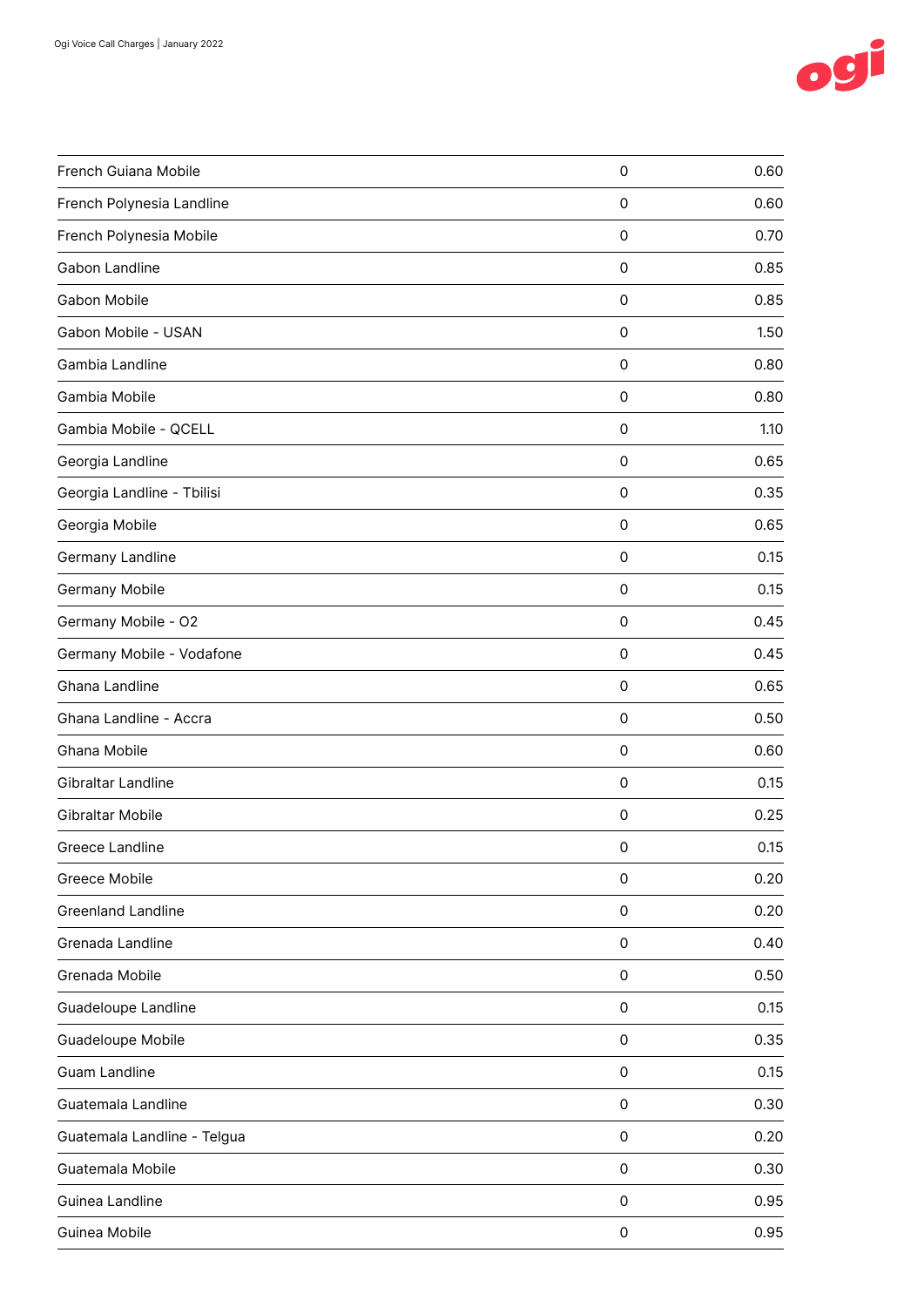

| Guinea-Bissau Landline           | $\mathsf{O}\xspace$ | 1.10 |
|----------------------------------|---------------------|------|
| Guinea-Bissau Mobile             | 0                   | 1.10 |
| Guyana Landline                  | $\mathsf{O}\xspace$ | 0.55 |
| Guyana Mobile                    | $\mathsf 0$         | 0.55 |
| Haiti Landline                   | 0                   | 0.95 |
| Haiti Mobile                     | 0                   | 0.95 |
| Honduras Landline                | $\mathsf{O}\xspace$ | 0.40 |
| Honduras Mobile                  | $\mathsf 0$         | 0.40 |
| Hong Kong Landline               | 0                   | 0.15 |
| Hong Kong Mobile                 | $\mathbf 0$         | 0.15 |
| Hungary Landline                 | $\mathsf{O}\xspace$ | 0.15 |
| Hungary Mobile                   | $\mathsf 0$         | 0.15 |
| <b>Iceland Landline</b>          | 0                   | 0.15 |
| <b>Iceland Mobile</b>            | $\mathsf{O}\xspace$ | 0.15 |
| India Landline                   | $\mathbf 0$         | 0.15 |
| India Mobile                     | $\mathsf{O}\xspace$ | 0.15 |
| Indonesia Landline               | $\mathsf{O}\xspace$ | 0.15 |
| Indonesia Mobile                 | $\mathsf{O}\xspace$ | 0.15 |
| International Networks Freephone | $\mathsf{O}\xspace$ | 0.15 |
| Iran Landline                    | 0                   | 0.30 |
| Iran Mobile                      | 0                   | 0.30 |
| Iraq Landline                    | 0                   | 0.40 |
| Iraq Mobile                      | $\mathsf{O}\xspace$ | 0.45 |
| Ireland Landline                 | $\mathsf{O}\xspace$ | 0.15 |
| <b>Ireland Mobile</b>            | $\mathsf{O}\xspace$ | 0.15 |
| Ireland Non Geographic           | $\mathsf{O}\xspace$ | 0.85 |
| <b>Israel Landline</b>           | $\mathsf{O}\xspace$ | 0.15 |
| Israel Landline - Outlying       | $\mathsf{O}\xspace$ | 0.35 |
| <b>Israel Mobile</b>             | $\mathsf{O}\xspace$ | 0.15 |
| Israel Mobile - Outlying         | $\mathsf{O}\xspace$ | 0.35 |
| Italy Landline                   | $\mathsf{O}\xspace$ | 0.15 |
| Italy Mobile                     | $\mathsf{O}\xspace$ | 0.60 |
| Ivory Coast Landline             | $\mathsf{O}\xspace$ | 0.75 |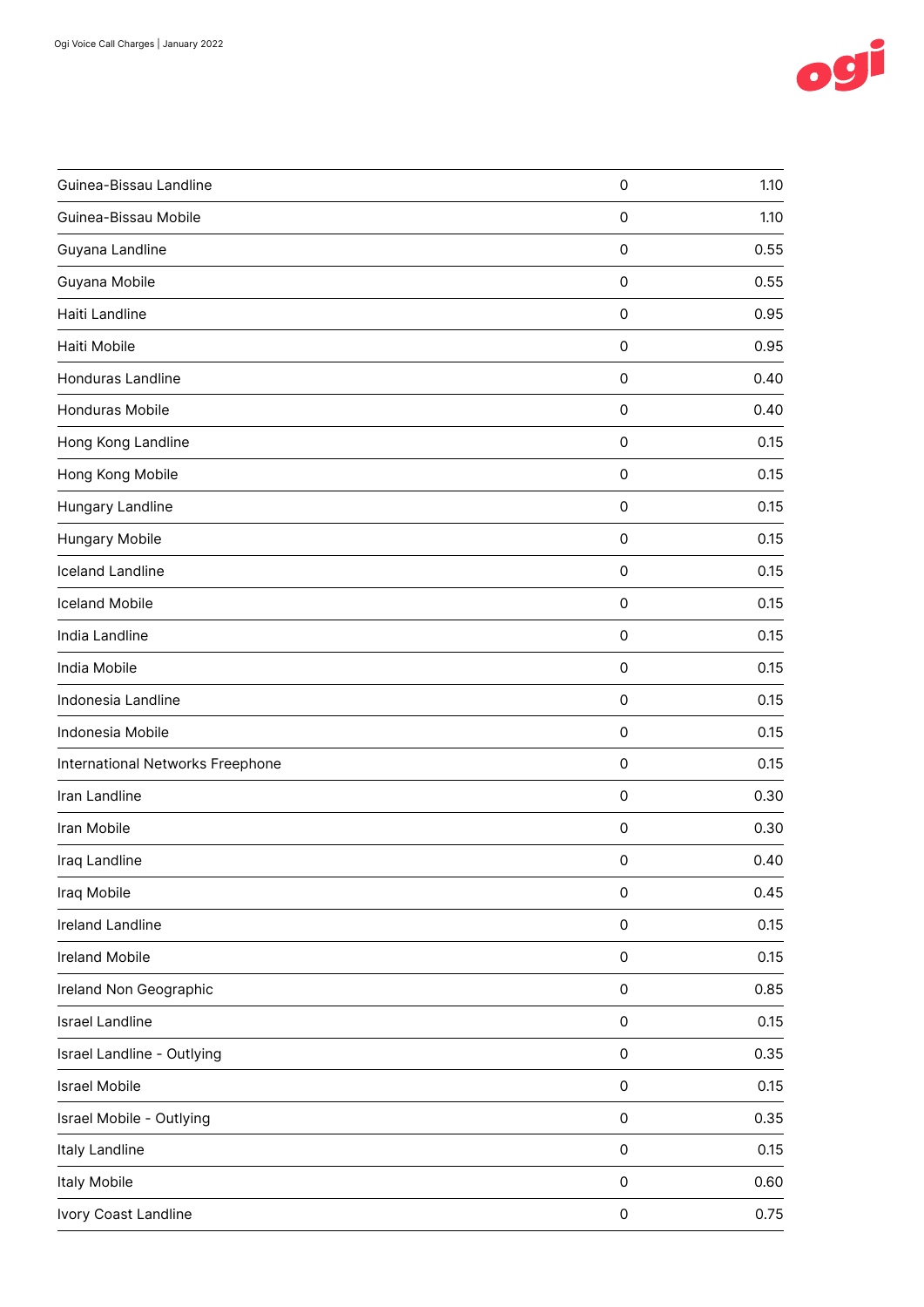

| Ivory Coast Mobile       | $\mathsf{O}\xspace$ | 0.75 |
|--------------------------|---------------------|------|
| Jamaica Landline         | $\mathbf 0$         | 0.45 |
| Jamaica Mobile           | $\mathsf{O}\xspace$ | 0.45 |
| Japan Landline           | $\mathsf{O}\xspace$ | 0.15 |
| Japan Mobile             | $\mathsf{O}\xspace$ | 0.15 |
| Jordan Landline          | 0                   | 0.35 |
| Jordan Mobile            | $\mathsf{O}\xspace$ | 0.35 |
| Kazakhstan Landline      | $\mathsf{O}\xspace$ | 0.15 |
| Kazakhstan Mobile        | $\mathsf{O}\xspace$ | 0.40 |
| Kenya Landline           | 0                   | 0.60 |
| Kenya Mobile             | $\mathsf{O}\xspace$ | 0.50 |
| Kenya Mobile - Safaricom | $\mathsf{O}\xspace$ | 0.25 |
| Kosovo Landline          | $\mathbf 0$         | 0.40 |
| Kosovo Mobile            | $\mathsf{O}\xspace$ | 1.10 |
| Kuwait Landline          | $\mathsf{O}\xspace$ | 1.10 |
| Kuwait Mobile            | $\mathsf{O}\xspace$ | 0.15 |
| Kyrgyzstan Landline      | 0                   | 0.40 |
| Kyrgyzstan Mobile        | 0                   | 0.40 |
| Laos Landline            | $\mathsf{O}\xspace$ | 0.20 |
| Latvia Landline          | $\mathsf{O}\xspace$ | 0.95 |
| Latvia Mobile            | 0                   | 0.75 |
| Lebanon Landline         | 0                   | 0.20 |
| Lebanon Mobile           | $\mathsf{O}\xspace$ | 0.35 |
| Lesotho Landline         | $\mathsf{O}\xspace$ | 1.10 |
| Lesotho Mobile           | $\mathsf{O}\xspace$ | 1.10 |
| Liberia - Landline       | $\mathsf{O}\xspace$ | 0.85 |
| Liberia Mobile           | $\mathsf{O}\xspace$ | 0.85 |
| Libya Landline           | $\mathsf{O}\xspace$ | 0.55 |
| Libya Mobile             | $\mathsf{O}\xspace$ | 0.60 |
| Liechtenstein Landline   | $\mathsf{O}\xspace$ | 0.15 |
| Liechtenstein Mobile     | $\mathsf 0$         | 0.15 |
| Lithuania Landline       | $\mathsf{O}\xspace$ | 0.35 |
| Lithuania Mobile         | $\mathsf{O}\xspace$ | 0.85 |
| Luxembourg Landline      | $\mathsf{O}\xspace$ | 0.45 |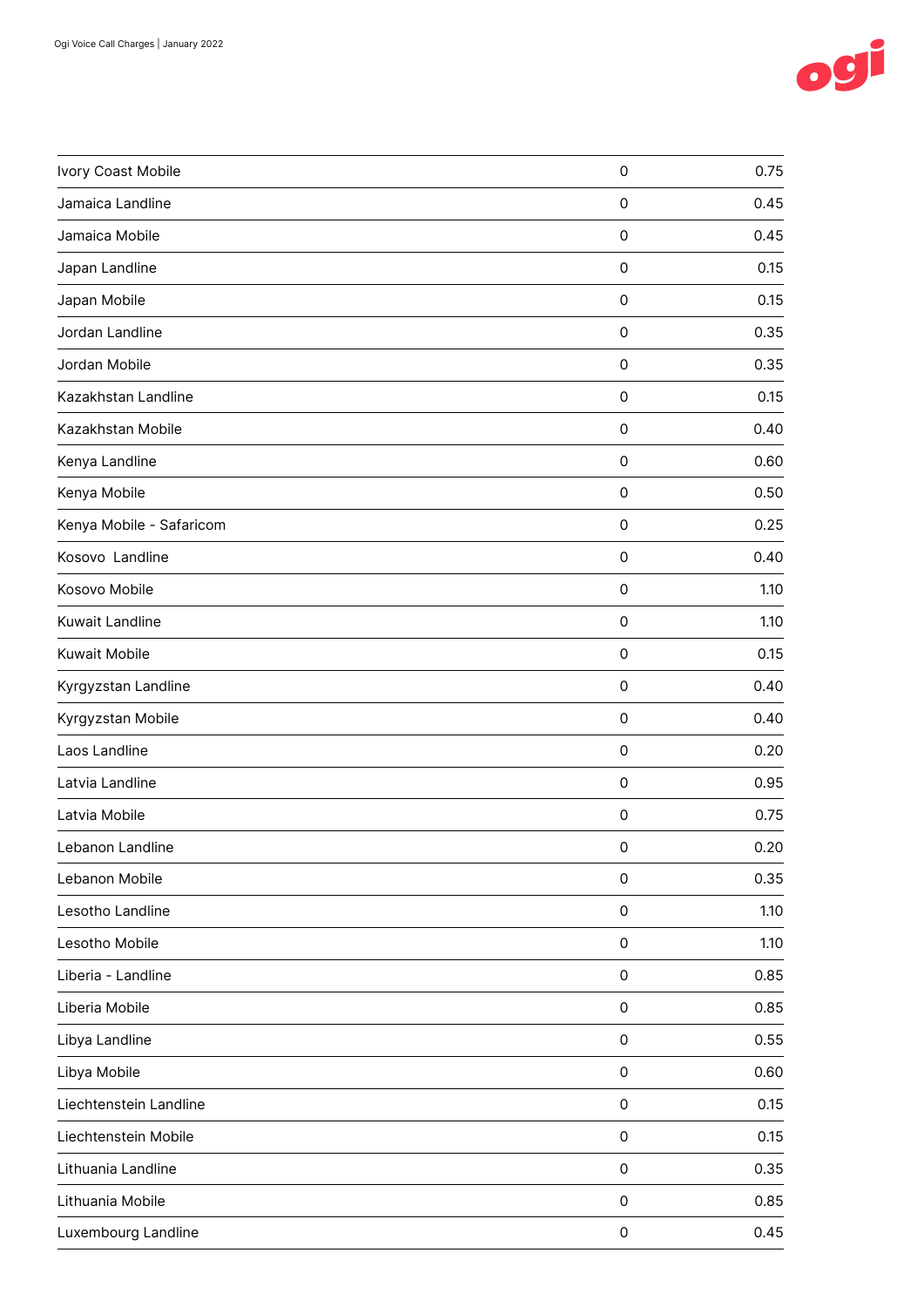

| Luxembourg Mobile               | $\mathsf{O}\xspace$ | 0.45 |
|---------------------------------|---------------------|------|
| Macau Landline                  | $\mathsf{O}\xspace$ | 0.25 |
| Macau Mobile                    | $\mathsf{O}\xspace$ | 0.25 |
| Macedonia Landline              | $\mathsf{O}\xspace$ | 0.35 |
| Macedonia Mobile                | $\mathsf{O}\xspace$ | 0.80 |
| Madagascar Landline             | 0                   | 1.20 |
| Madagascar Mobile               | 0                   | 1.30 |
| Malawi Landline                 | $\mathsf{O}\xspace$ | 0.80 |
| Malawi Mobile                   | $\mathsf{O}\xspace$ | 0.90 |
| Malaysia Landline               | 0                   | 0.15 |
| Malaysia Mobile                 | 0                   | 0.15 |
| Maldives Landline               | $\mathsf{O}\xspace$ | 2.50 |
| <b>Maldives Mobile</b>          | $\mathsf{O}\xspace$ | 2.50 |
| Mali Landline                   | $\mathsf{O}\xspace$ | 0.90 |
| Mali Mobile                     | $\mathsf{O}\xspace$ | 0.90 |
| Mali Mobile - Orange            | $\mathsf{O}\xspace$ | 0.35 |
| Malta Landline                  | 0                   | 0.95 |
| Malta Mobile                    | 0                   | 0.95 |
| Mariana Islands Landline        | 0                   | 0.15 |
| Marshall Islands Landline       | $\mathsf{O}\xspace$ | 0.50 |
| Martinique Landline             | 0                   | 0.15 |
| Martinique Mobile               | 0                   | 0.60 |
| Mauritania Landline             | $\mathsf{O}\xspace$ | 1.95 |
| Mauritania Mobile               | $\mathsf{O}\xspace$ | 1.20 |
| Mauritius Landline              | $\mathsf{O}\xspace$ | 0.30 |
| Mauritius Mobile                | $\mathsf{O}\xspace$ | 0.30 |
| Mayotte Island Landline         | $\mathsf{O}\xspace$ | 1.95 |
| Mayotte Island Mobile           | $\mathsf{O}\xspace$ | 1.25 |
| Mexico Landline                 | $\mathsf{O}\xspace$ | 0.15 |
| Micronesia Landline             | 0                   | 1.00 |
| Moldova Landline                | $\mathsf{O}\xspace$ | 0.80 |
| Moldova Landline - Transnistria | $\mathsf{O}\xspace$ | 0.45 |
| Moldova Mobile                  | $\mathsf{O}\xspace$ | 0.80 |
| Monaco Landline                 | $\mathsf{O}\xspace$ | 0.15 |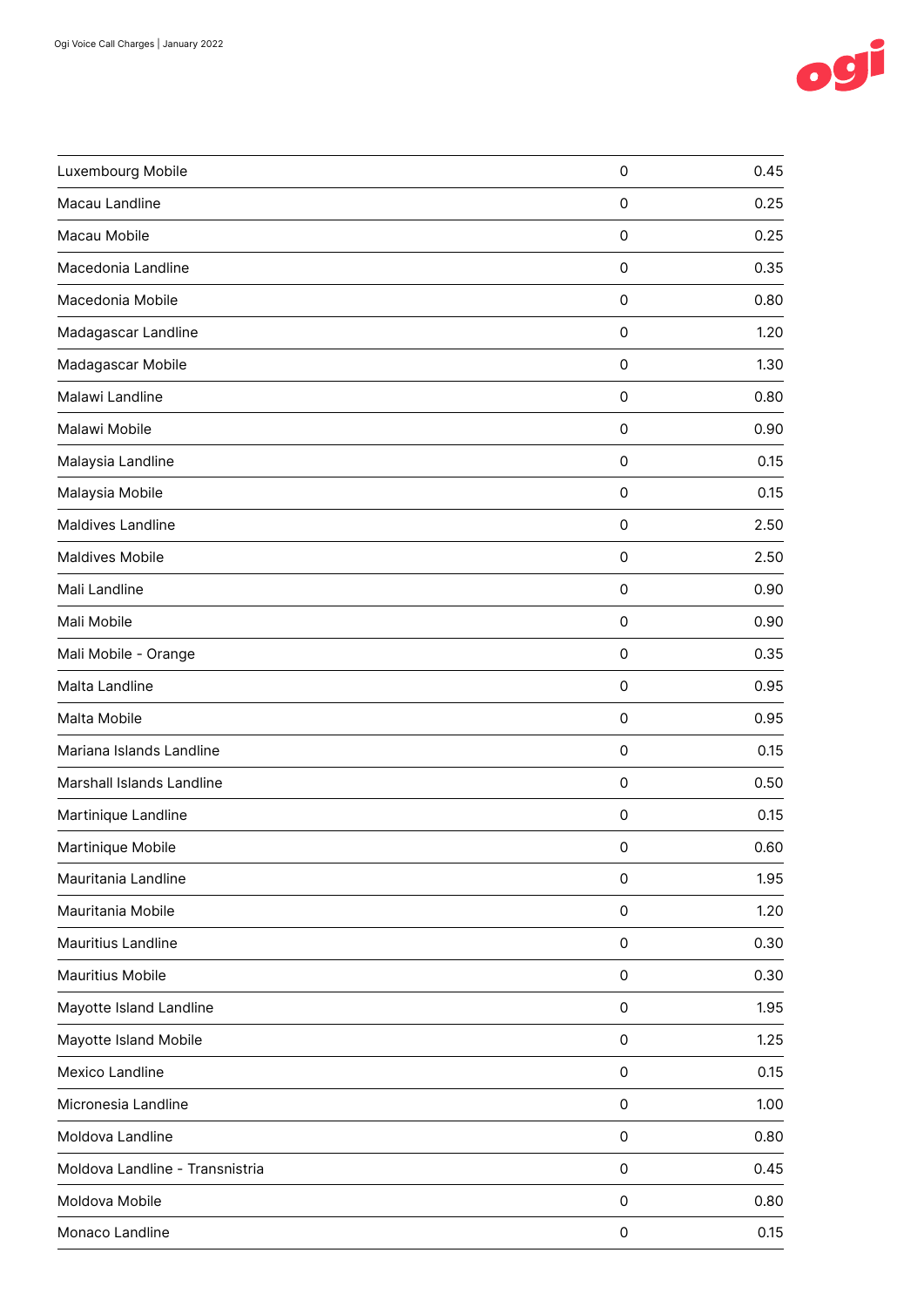

| Monaco Mobile                  | $\mathsf{O}\xspace$ | 1.10 |
|--------------------------------|---------------------|------|
| Mongolia Landline              | 0                   | 0.15 |
| Mongolia Mobile                | 0                   | 0.15 |
| Montenegro Landline            | 0                   | 0.85 |
| Montenegro Mobile              | 0                   | 0.85 |
| Montenegro Mobile - T-Mobile   | 0                   | 1.60 |
| Montserrat Landline            | 0                   | 0.65 |
| Morocco Landline               | $\mathsf{O}\xspace$ | 0.15 |
| Morocco Landline - Meditelecom | $\mathbf 0$         | 0.35 |
| Morocco Mobile                 | 0                   | 1.25 |
| Morocco Mobile - WanaRM        | $\mathsf{O}\xspace$ | 0.20 |
| Mozambique Landline            | $\mathsf{O}\xspace$ | 0.50 |
| Mozambique Mobile              | 0                   | 0.50 |
| Myanmar Landline               | 0                   | 0.60 |
| Myanmar Mobile                 | 0                   | 0.60 |
| Myanmar Mobile - Telenor       | $\mathsf{O}\xspace$ | 0.25 |
| Namibia Landline               | 0                   | 0.25 |
| Namibia Mobile                 | 0                   | 0.25 |
| Nepal Landline                 | $\mathsf{O}\xspace$ | 0.35 |
| Nepal Mobile                   | $\mathbf 0$         | 0.35 |
| Nepal Mobile - Smart           | 0                   | 0.20 |
| Netherlands Antilles Landline  | 0                   | 0.40 |
| Netherlands Antilles Mobile    | $\mathsf{O}\xspace$ | 0.40 |
| Netherlands Landline           | $\mathsf{O}\xspace$ | 0.60 |
| Netherlands Mobile             | $\mathsf{O}\xspace$ | 0.60 |
| New Caledonia Landline         | 0                   | 1.20 |
| New Zealand Landline           | $\mathsf{O}\xspace$ | 0.15 |
| New Zealand Mobile             | $\mathsf{O}\xspace$ | 0.15 |
| Nicaragua Landline             | $\mathsf{O}\xspace$ | 0.55 |
| Nicaragua Mobile               | $\mathsf{O}\xspace$ | 0.70 |
| Nicaragua Mobile - Movistar    | $\mathsf{O}\xspace$ | 0.55 |
| Niger Landline                 | $\mathsf{O}\xspace$ | 0.95 |
| Niger Mobile                   | $\mathsf{O}\xspace$ | 0.70 |
| Nigeria Landline               | $\mathsf{O}\xspace$ | 0.20 |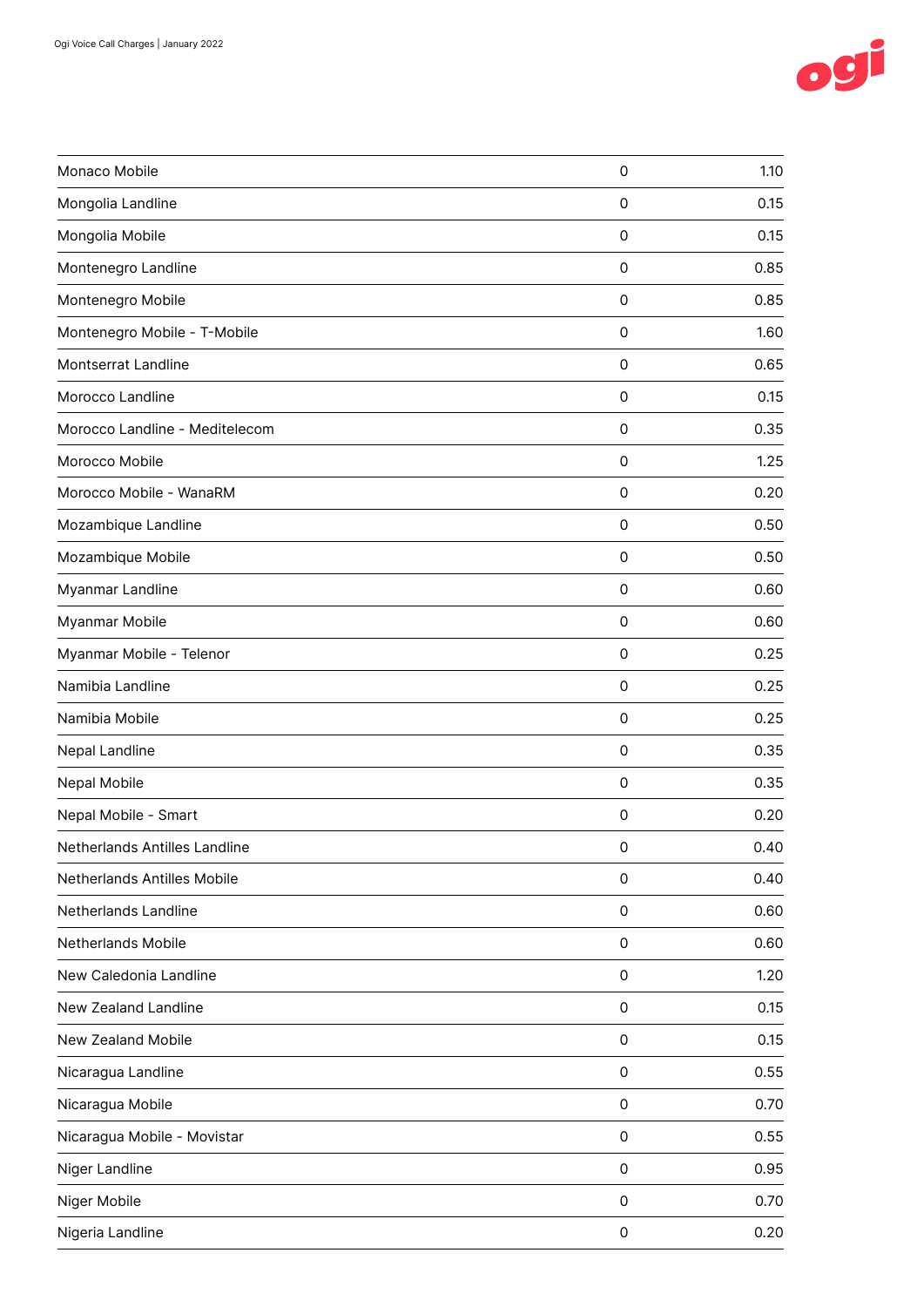

| Nigeria Mobile                 | $\mathsf{O}\xspace$ | 0.20 |
|--------------------------------|---------------------|------|
| North Korea Landline           | $\mathbf 0$         | 0.95 |
| Norway Landline                | $\mathsf{O}\xspace$ | 0.15 |
| Norway Mobile                  | $\mathsf{O}\xspace$ | 0.15 |
| <b>Norway Special Services</b> | $\mathsf{O}\xspace$ | 0.60 |
| Oman Landline                  | 0                   | 0.25 |
| Oman Mobile                    | 0                   | 0.45 |
| Pakistan Landline              | $\mathsf{O}\xspace$ | 0.15 |
| Pakistan Mobile                | $\mathsf{O}\xspace$ | 0.15 |
| Palau Landline                 | 0                   | 0.50 |
| Palau Mobile                   | 0                   | 0.50 |
| Palestine Landline             | $\mathsf{O}\xspace$ | 0.35 |
| Palestine Mobile               | $\mathbf 0$         | 0.35 |
| Panama Landline                | $\mathsf{O}\xspace$ | 0.15 |
| Panama Mobile                  | $\mathsf{O}\xspace$ | 0.25 |
| Paraguay Landline              | $\mathsf{O}\xspace$ | 0.15 |
| Paraguay Mobile                | 0                   | 0.20 |
| Peru Landline                  | 0                   | 0.15 |
| Peru Landline - Rural          | $\mathsf{O}\xspace$ | 0.65 |
| Peru Mobile                    | $\mathsf{O}\xspace$ | 0.15 |
| Philippines Landline           | 0                   | 0.25 |
| Philippines Mobile             | 0                   | 0.25 |
| Poland Landline                | 0                   | 0.15 |
| Poland Mobile                  | $\mathsf{O}\xspace$ | 0.25 |
| Poland Mobile - Centernet      | $\mathsf{O}\xspace$ | 0.60 |
| Portugal Landline              | $\mathsf{O}\xspace$ | 0.15 |
| Portugal Mobile                | $\mathsf{O}\xspace$ | 1.10 |
| Puerto Rico Landline           | 0                   | 0.15 |
| Puerto Rico Mobile             | $\mathsf{O}\xspace$ | 0.15 |
| <b>Qatar Landline</b>          | 0                   | 0.35 |
| Qatar Mobile                   | $\mathsf{O}\xspace$ | 0.35 |
| Reunion Island Mobile          | $\mathsf{O}\xspace$ | 1.20 |
| Reunion Island Mobile - Orange | $\mathsf{O}\xspace$ | 0.25 |
| Romania Landline               | $\mathsf{O}\xspace$ | 0.15 |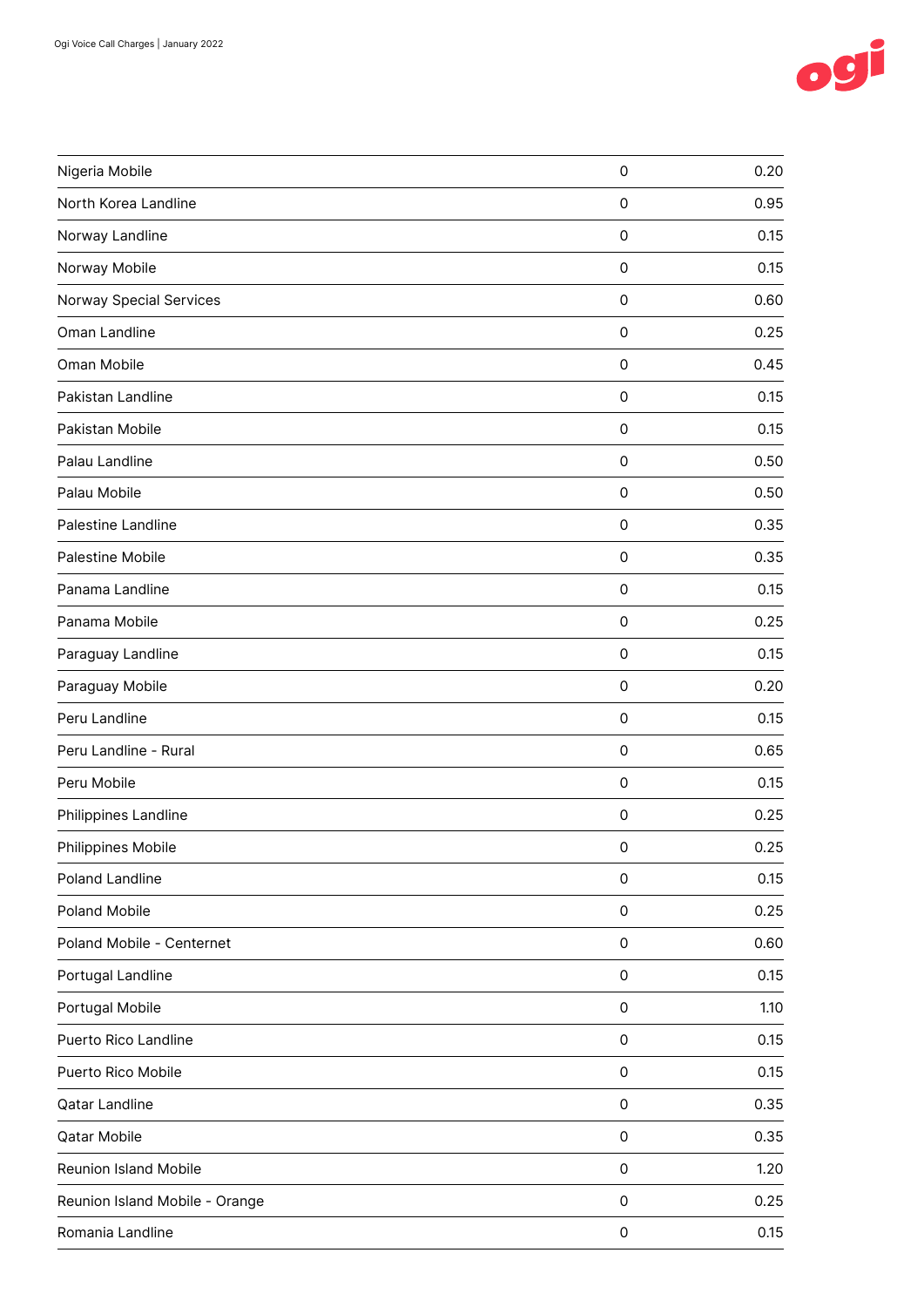

| Romania Mobile                | $\mathsf{O}\xspace$ | 0.15 |
|-------------------------------|---------------------|------|
| Russia Landline               | $\mathsf{O}\xspace$ | 0.15 |
| Russia Landline - Moscow      | $\mathsf{O}\xspace$ | 0.15 |
| Russia Mobile                 | $\mathsf{O}\xspace$ | 0.50 |
| Russia Mobile                 | $\mathbf 0$         | 0.50 |
| Rwanda Landline               | $\mathbf 0$         | 0.60 |
| Rwanda Mobile                 | 0                   | 0.60 |
| San Marino Landline           | $\mathsf{O}\xspace$ | 0.15 |
| San Marino Mobile             | $\mathsf{O}\xspace$ | 0.45 |
| Sao Tome and Principe Special | 0                   | 1.25 |
| Saudi Arabia Landline         | $\mathsf{O}\xspace$ | 0.20 |
| Saudi Arabia Mobile           | $\mathsf{O}\xspace$ | 0.25 |
| Senegal Landline              | $\mathsf{O}\xspace$ | 0.85 |
| Senegal Landline - Dakar      | 0                   | 0.50 |
| Senegal Mobile                | 0                   | 0.85 |
| Senegal Mobile - MSU          | $\mathsf{O}\xspace$ | 0.50 |
| Serbia Landline               | $\mathsf{O}\xspace$ | 0.40 |
| Serbia Mobile                 | 0                   | 0.95 |
| Seychelles Landline           | $\mathsf{O}\xspace$ | 1.40 |
| Seychelles Mobile             | $\mathsf{O}\xspace$ | 1.40 |
| Sierra Leone Landline         | 0                   | 1.10 |
| Sierra Leone Mobile           | 0                   | 1.10 |
| Singapore Landline            | $\mathsf{O}\xspace$ | 0.25 |
| Singapore Mobile              | $\mathsf{O}\xspace$ | 0.15 |
| Slovakia Landline             | $\mathsf{O}\xspace$ | 0.15 |
| Slovakia Mobile               | $\mathsf{O}\xspace$ | 0.20 |
| Slovenia Landline             | $\mathsf{O}\xspace$ | 0.50 |
| Slovenia Mobile               | $\mathsf{O}\xspace$ | 0.90 |
| Somalia Landline              | $\mathsf{O}\xspace$ | 1.10 |
| Somalia Landline - Golis      | $\mathsf{O}\xspace$ | 0.75 |
| Somalia Mobile                | $\mathsf{O}\xspace$ | 1.10 |
| Somalia Mobile - Hormuud      | $\mathsf{O}\xspace$ | 0.60 |
| South Africa Landline         | $\mathsf{O}\xspace$ | 0.35 |
| South Africa Mobile           | $\mathsf{O}\xspace$ | 0.45 |
|                               |                     |      |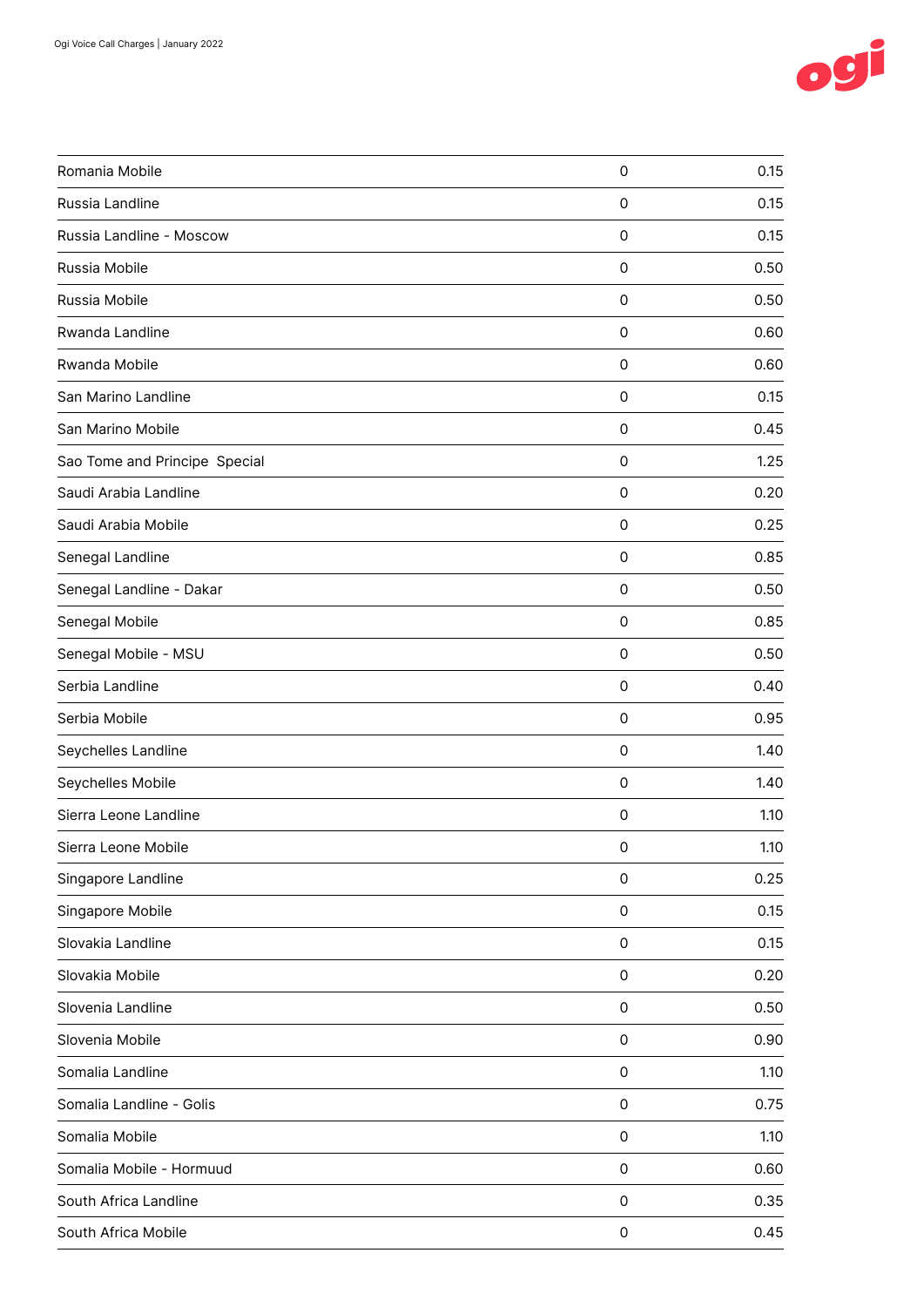

| $\mathsf{O}\xspace$ | 0.15 |
|---------------------|------|
| 0                   | 0.15 |
| 0                   | 1.00 |
| 0                   | 1.10 |
| 0                   | 0.15 |
| $\mathbf 0$         | 1.10 |
| 0                   | 0.85 |
| $\mathsf{O}\xspace$ | 0.85 |
| 0                   | 0.40 |
| 0                   | 0.25 |
| 0                   | 0.25 |
| $\mathsf{O}\xspace$ | 1.10 |
| 0                   | 0.35 |
| 0                   | 0.35 |
| 0                   | 0.55 |
| $\mathsf{O}\xspace$ | 0.55 |
| 0                   | 0.25 |
| 0                   | 1.10 |
| 0                   | 1.10 |
| $\mathbf 0$         | 0.55 |
| 0                   | 0.45 |
| 0                   | 0.55 |
| 0                   | 0.55 |
| 0                   | 0.40 |
| $\mathsf{O}\xspace$ | 0.25 |
| 0                   | 0.40 |
| 0                   | 1.10 |
| 0                   | 1.10 |
| 0                   | 0.25 |
| 0                   | 0.30 |
| 0                   | 0.15 |
| 0                   | 0.15 |
| 0                   | 0.80 |
| 0                   | 0.15 |
|                     |      |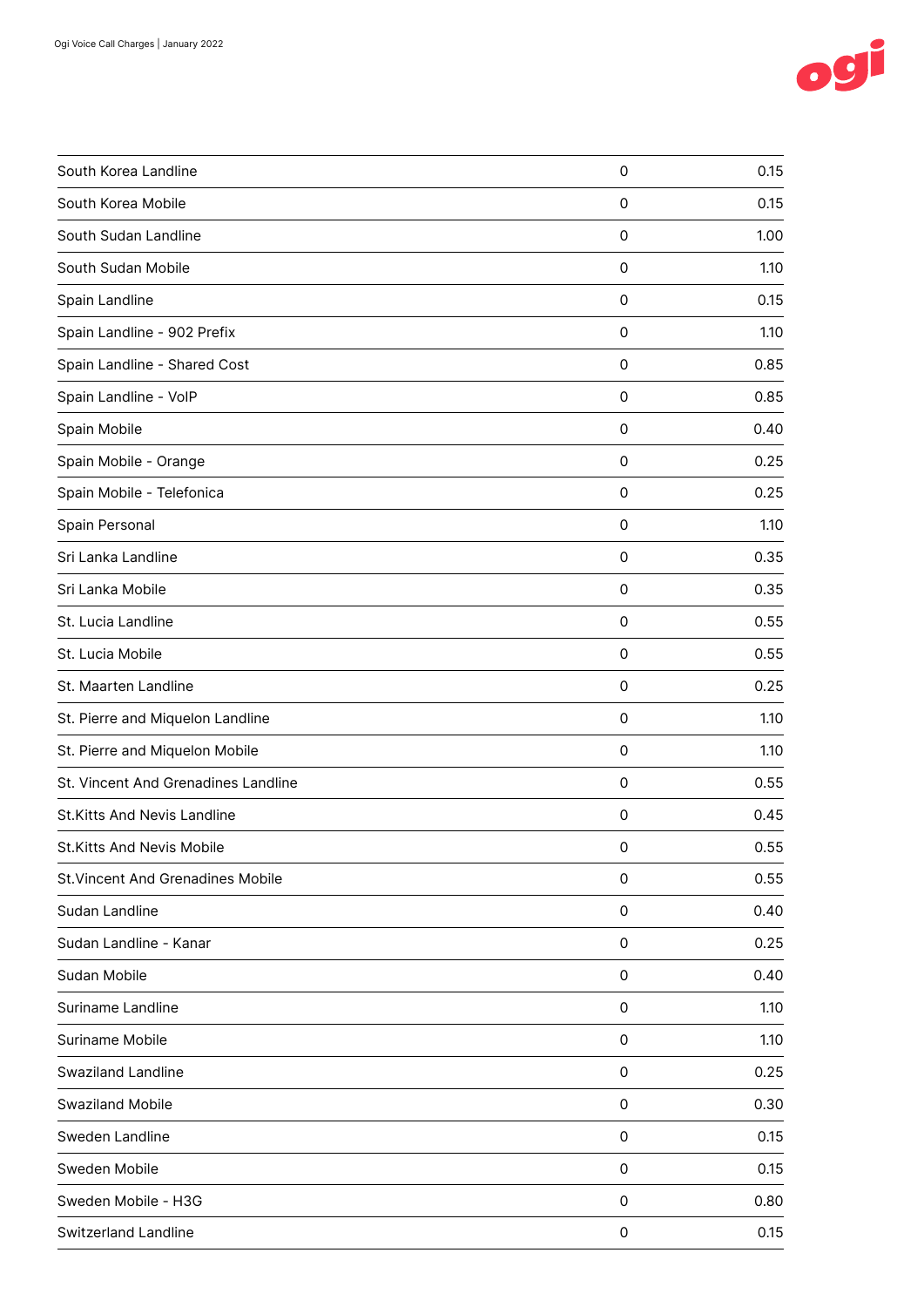

| Switzerland Mobile                | $\mathsf{O}\xspace$ | 1.10 |
|-----------------------------------|---------------------|------|
| Switzerland Shared cost           | 0                   | 0.15 |
| Syria Landline                    | 0                   | 0.45 |
| Syria Mobile                      | $\mathsf{O}\xspace$ | 0.60 |
| Taiwan Landline                   | $\mathbf 0$         | 0.15 |
| Taiwan Mobile                     | 0                   | 0.25 |
| Tajikistan Landline               | 0                   | 0.40 |
| Tajikistan Mobile                 | $\mathsf{O}\xspace$ | 0.40 |
| Tanzania Landline                 | $\mathbf 0$         | 0.70 |
| Tanzania Mobile                   | $\mathsf{O}\xspace$ | 0.70 |
| <b>Thailand Landline</b>          | 0                   | 0.15 |
| <b>Thailand Mobile</b>            | $\mathsf{O}\xspace$ | 0.15 |
| Togo Landline                     | 0                   | 0.80 |
| Togo Mobile                       | 0                   | 0.80 |
| Trinidad and Tobago Landline      | $\mathsf{O}\xspace$ | 0.40 |
| Trinidad and Tobago Mobile        | $\mathbf 0$         | 0.50 |
| Tunisia Landline                  | 0                   | 1.80 |
| Tunisia Mobile                    | 0                   | 1.80 |
| Turkey Landline                   | $\mathsf{O}\xspace$ | 0.15 |
| Turkey Landline - Northern Cyprus | $\mathbf 0$         | 0.15 |
| <b>Turkey Mobile</b>              | 0                   | 0.15 |
| Turkey Mobile - Avea              | 0                   | 0.35 |
| Turkey Mobile - Turkcell          | $\mathsf{O}\xspace$ | 0.65 |
| Turkey Northern Cyprus Mobile     | 0                   | 0.45 |
| Turkmenistan Landline             | $\mathsf{O}\xspace$ | 0.25 |
| <b>Turkmenistan Mobile</b>        | 0                   | 0.35 |
| Turks and Caicos Islands Landline | $\mathsf{O}\xspace$ | 0.45 |
| Turks and Caicos Islands Mobile   | $\mathsf{O}\xspace$ | 0.55 |
| Uganda Landline                   | $\mathsf{O}\xspace$ | 0.85 |
| Uganda Mobile                     | 0                   | 0.85 |
| Ukraine Landline                  | $\mathsf{O}\xspace$ | 0.30 |
| <b>Ukraine Mobile</b>             | $\mathsf{O}\xspace$ | 0.55 |
| United Arab Emirates Landline     | 0                   | 0.40 |
| United Arab Emirates Mobile       | 0                   | 0.40 |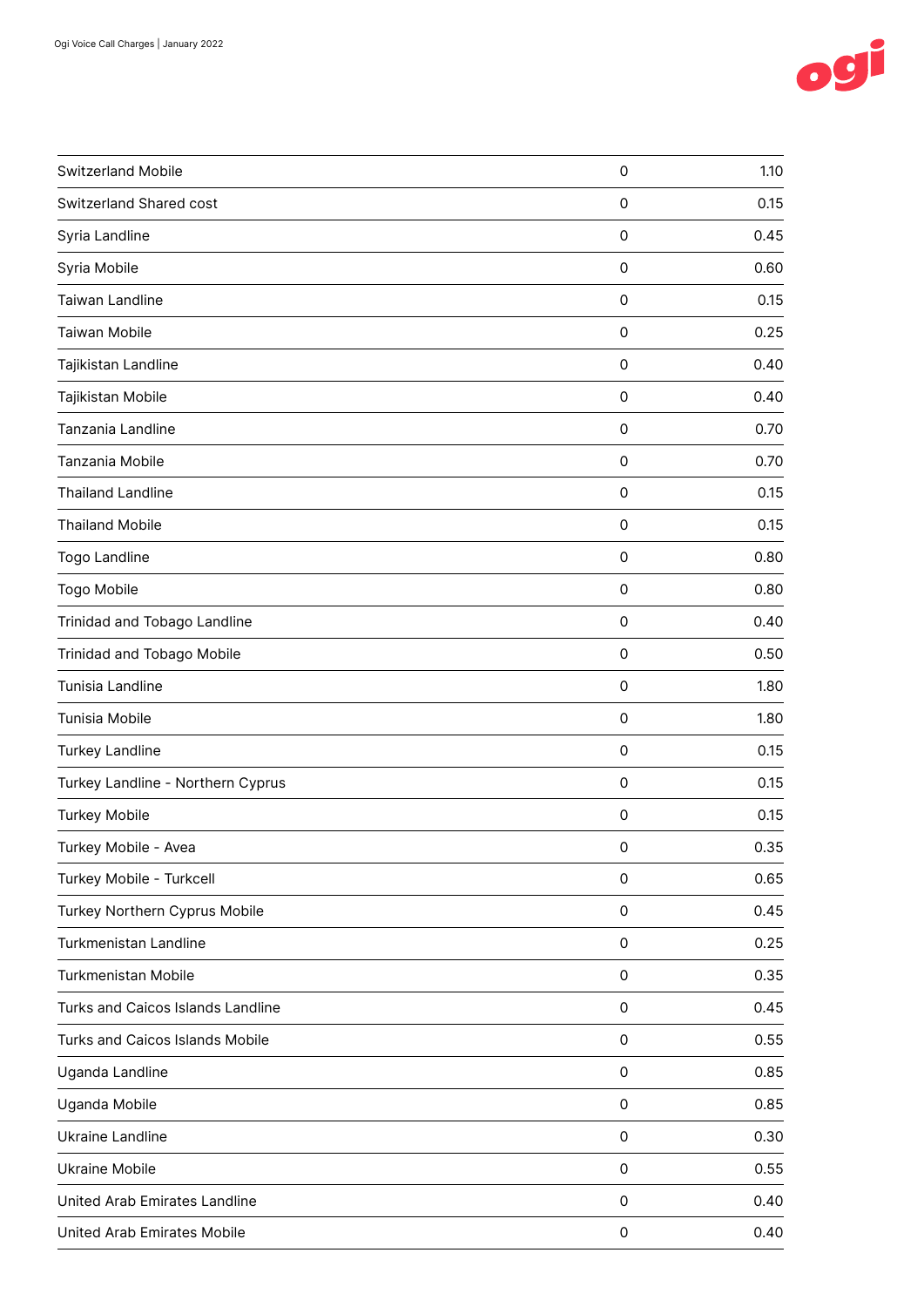

| United Nations - OCH               | $\mathbf 0$         | 0.40 |
|------------------------------------|---------------------|------|
| United States - OnNet - AK - 907   | $\mathbf 0$         | 0.15 |
| United States - OnNet - HI - 808   | 0                   | 0.15 |
| Uruguay Landline                   | 0                   | 0.15 |
| Uruguay Mobile                     | 0                   | 0.35 |
| Uruguay Mobile - Claro             | $\mathbf 0$         | 0.20 |
| US Virgin Islands Landline         | $\mathbf 0$         | 0.15 |
| Uzbekistan Landline                | 0                   | 0.20 |
| Uzbekistan Mobile                  | $\mathbf 0$         | 0.20 |
| Vatican City                       | $\mathbf 0$         | 0.15 |
| Venezuela Landline                 | $\mathbf 0$         | 0.15 |
| Venezuela Landline - Cantv         | 0                   | 0.20 |
| Venezuela Mobile                   | $\mathbf 0$         | 0.20 |
| Vietnam Landline                   | $\mathbf 0$         | 0.15 |
| Vietnam Mobile                     | 0                   | 0.15 |
| Wallis and Futuna Islands Landline | $\mathbf 0$         | 0.70 |
| Yemen Landline                     | $\mathbf 0$         | 0.30 |
| Yemen Mobile                       | 0                   | 0.30 |
| Zambia Landline                    | 0                   | 1.10 |
| Zambia Mobile                      | $\mathbf 0$         | 1.10 |
| Zimbabwe Landline                  | $\mathbf 0$         | 0.45 |
| Zimbabwe Mobile                    | $\mathsf{O}\xspace$ | 1.20 |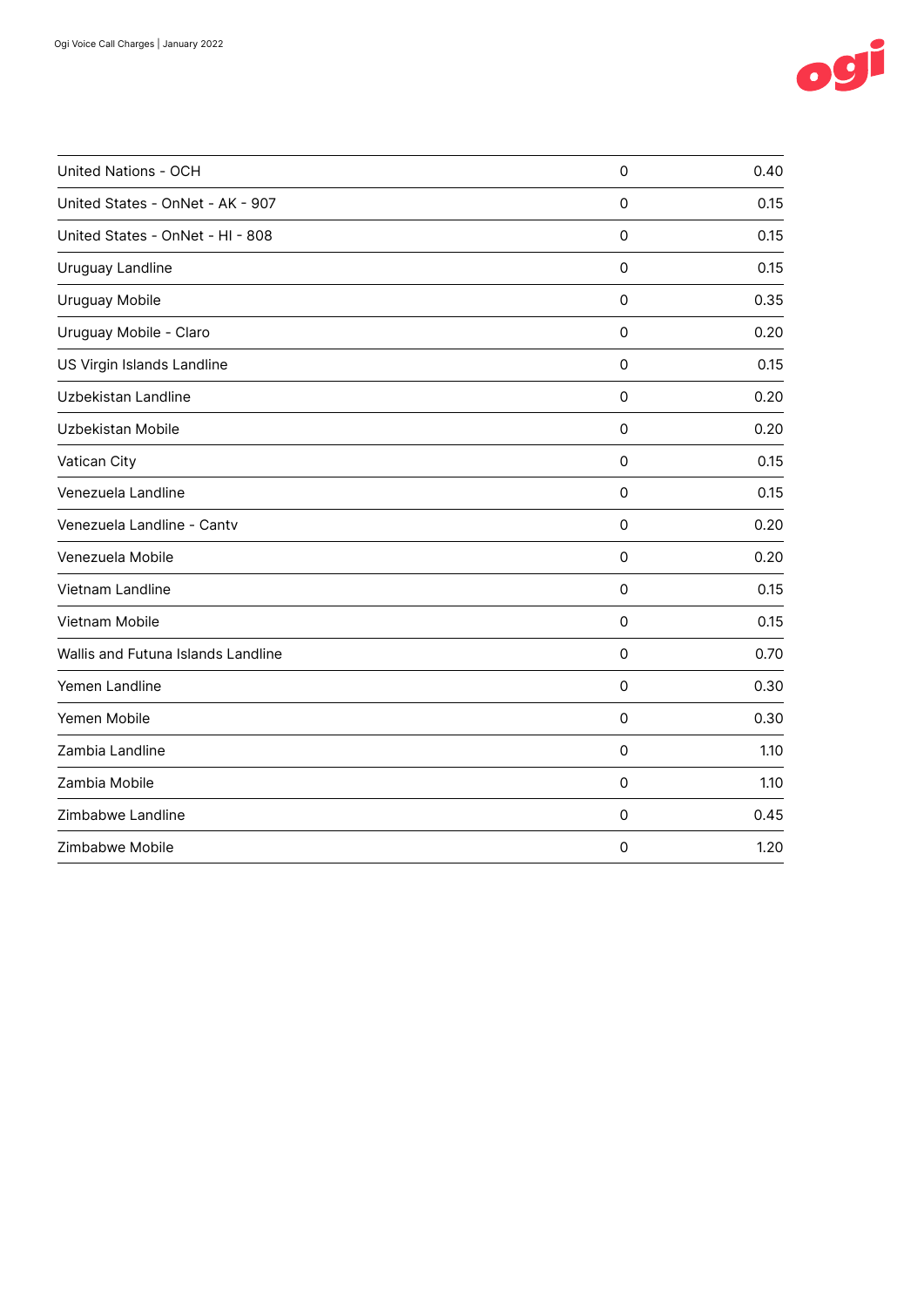

| <b>International Premium</b>           | <b>Connection Charge</b> | Rate per minute (£) |
|----------------------------------------|--------------------------|---------------------|
| Antarctica Norfolk Island              | 0                        | 2.50                |
| Ascension Island                       | 0                        | 3.50                |
| Australia Satellite                    | 0                        | 7.75                |
| <b>Belgium Special</b>                 | 0                        | 10.00               |
| <b>Chile Special Services</b>          | 0                        | 1.30                |
| Cook Islands Landline                  | 0                        | 3.50                |
| <b>Czech Republic Special Services</b> | 0                        | 2.35                |
| Diego Garcia Landline                  | 0                        | 3.30                |
| <b>Estonia Special Services</b>        | 0                        | 1.50                |
| <b>Falkland Islands Landline</b>       | 0                        | 4.00                |
| <b>Germany Special Services</b>        | 0                        | 9.65                |
| <b>Greece Special Services</b>         | 0                        | 0.50                |
| <b>International Networks</b>          | 0                        | 10.00               |
| <b>International Networks Aazor</b>    | $\mathsf 0$              | 15.00               |
| <b>International Networks AT&amp;T</b> | 0                        | 15.00               |
| International Networks Ellip           | 0                        | 15.00               |
| International Networks JT              | 0                        | 15.00               |
| International Networks Manx M2M        | $\mathsf{O}\xspace$      | 15.00               |
| International Networks Monaco          | 0                        | 15.00               |
| <b>International Networks SIPme</b>    | 0                        | 15.00               |
| International Networks Transtel        | 0                        | 15.00               |
| Kiribati Landline                      | 0                        | 5.00                |
| Latvia Special Service                 | $\mathsf{O}\xspace$      | 1.20                |
| Liechtenstein Speciality Services      | 0                        | 1.30                |
| Nauru Landline                         | 0                        | 4.00                |
| Nauru Mobile                           | 0                        | 4.00                |
| Netherlands Special Services           | 0                        | 10.00               |
| Niue All Country                       | 0                        | 5.00                |
| Norfolk Island Landline                | 0                        | 5.00                |
| on - UPT                               | $\mathsf{O}\xspace$      | 10.00               |
| one - INUM                             | 0                        | 10.00               |
| Papua New Guinea Landline              | 0                        | 10.00               |
| Portugal Premium                       | 0                        | 10.00               |